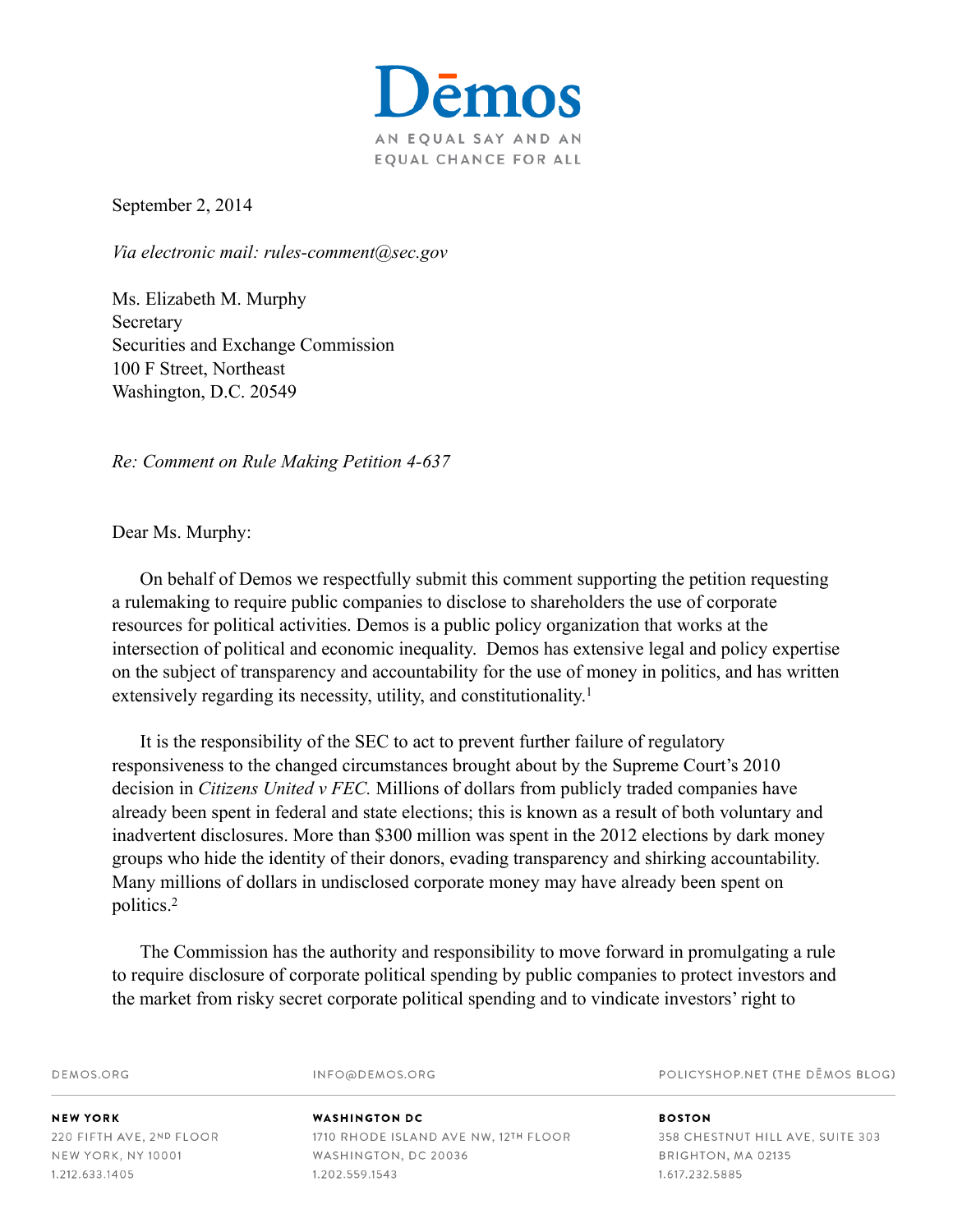

information necessary to exercise accountability in this arena. We urge the Commission to do so for the reasons set forth in the petition and in the one million comments the Commission has received supporting the rule.

#### **I. Introduction**

One of the enduring lessons of the Great Depression and the Great Recession is that the most effective capital market in the world cannot function without appropriate oversight.

Regulating in the public interest and to protect investors is at the core of the mission of the Securities and Exchange Commission. The Securities and Exchange Commission (SEC) was given broad authority to protect the integrity of the markets and its participants, and it has clear statutory authority to determine what information companies must disclose to their shareholders.

"We note, first, that Congress, in the 1933 and 1934 Acts, has seen fit to delegate broad rulemaking authority to the SEC. … The SEC, charged with swiftly and effectively implementing this national policy, was necessarily given very broad discretion to promulgate rules governing corporate disclosure. The degree of discretion accorded the Commission is evident from the language in the various statutory grants of rulemaking authority." Natural Res. Def. Council, Inc. v. Sec. & Exch. Comm'n, 606 F.2d 1031, 1050 (D.C. Cir. 1979).

Section 14(a) of the Securities Exchange Act of 1934 empowers the SEC to prohibit the solicitation of proxies "in contravention of such rules and regulations as the Commission may prescribe as necessary or appropriate in the public interest or for the protection of investors." 15 U.S.C. Sec. 78n. Courts have found that "[t]he Commission is given complete discretion…to require in corporate reports only such information as it deems necessary or appropriate in the public interest or to protect investors." Natural Res. Def. Council, Inc., 606 F.2d at 1051 (quoting S.Rep.No. 792, 73d Cong., 2d Sess. 10 (1934)).

In *Citizens United v FEC* the Supreme Court allowed business corporations to spend money from their general treasuries to support or oppose political candidates, which had been previously banned. But the Supreme Court assumed that all newly allowed political spending by publicly traded corporations from their corporate treasuries would be disclosed to shareholders and the public. In his decision, Justice Anthony Kennedy wrote:

DEMOS.ORG

INFO@DEMOS.ORG

POLICYSHOP.NET (THE DEMOS BLOG)

**NEW YORK** 220 FIFTH AVE, 2ND FLOOR NEW YORK, NY 10001 1.212.633.1405

#### **WASHINGTON DC** 1710 RHODE ISLAND AVE NW, 12TH FLOOR WASHINGTON, DC 20036 1.202.559.1543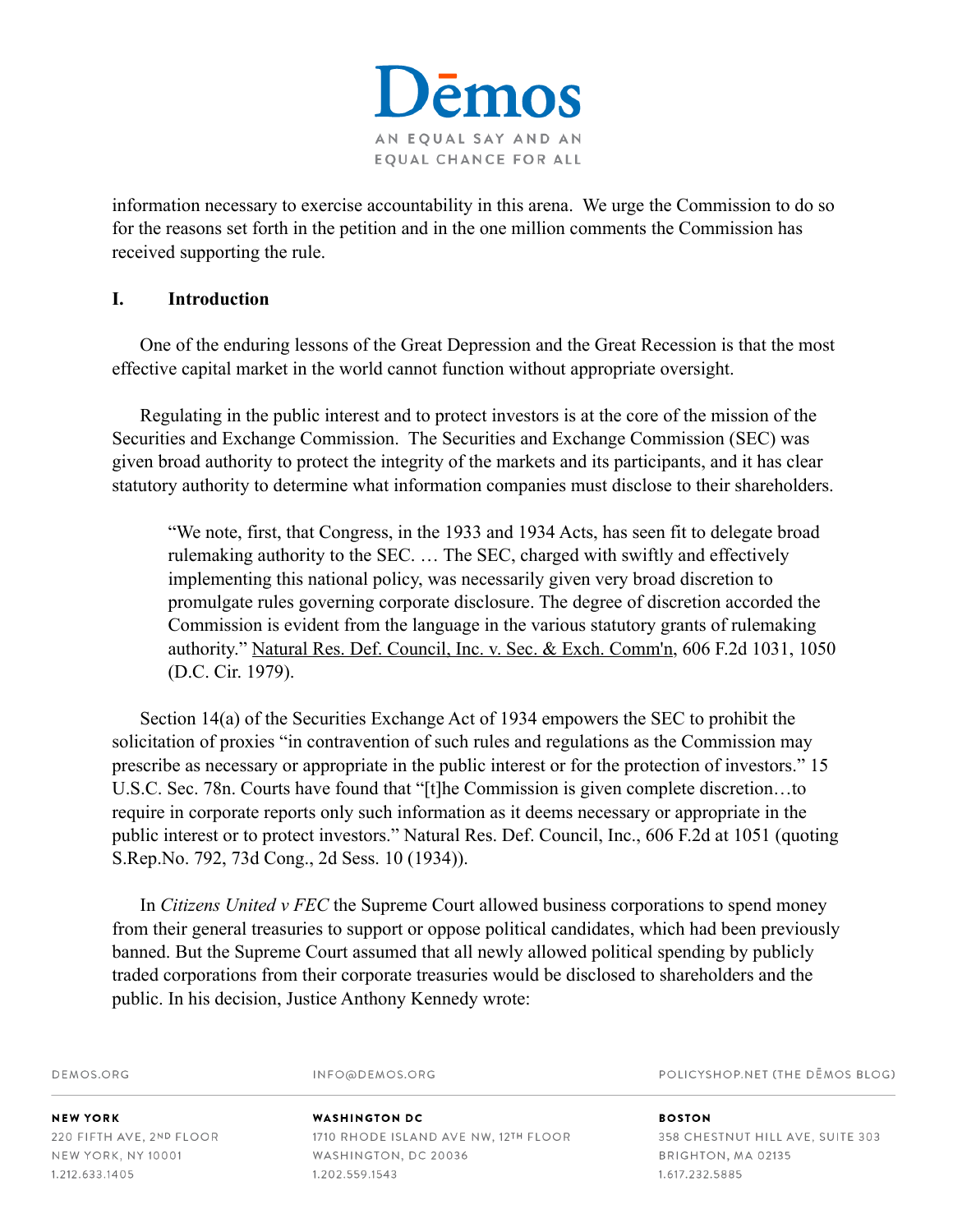

With the advent of the Internet, prompt disclosure of expenditures can provide shareholders and citizens with the information needed to hold corporations and elected officials accountable for their positions and supporters. Shareholders can determine whether their corporation's political speech advances the corporation's interest in making profits, and citizens can see whether elected officials are "'in the pocket' of so called moneyed interests." The First Amendment protects political speech; and disclosure permits citizens and shareholders to react to the speech of corporate entities in a proper way. This transparency enables the electorate to make informed decisions and give proper weight to different speakers and messages."3

In other words, Justice Kennedy relied on transparency for corporate political spending to assuage concerns about oversight and accountability for corporate political spending. Yet there are currently no federal rules that require a publicly traded corporation to disclose their use of shareholder money for political activities.

In 2011, a bi-partisan committee of law professors, The Committee on Disclosure of Corporate Political Spending, filed a petition calling on the SEC to require public companies to disclose their corporate political activities. They wrote "[s]hareholders need to receive such information for markets and the procedures of corporate democracy to ensure that such spending is in shareholders' interest,"<sup>4</sup> but noted that " $[m]$ ost political spending remains opaque to investors in most publicly traded companies."5

In 2012, the SEC indicated on its 2013 regulatory agenda that the Division of Corporation Finance was considering "whether to recommend that the Commission issue a proposed rule to require that public companies provide disclosure to shareholders regarding the use of corporate resources for political activities."<sup>6</sup> But the Commission failed to include the rulemaking on its 2013 agenda without any formal explanation, amid reports of fierce political pressure to ignore the issue despite its merits.7

DEMOS.ORG

INFO@DEMOS.ORG

POLICYSHOP.NET (THE DEMOS BLOG)

**NEW YORK** 220 FIFTH AVE, 2ND FLOOR NEW YORK, NY 10001 1.212.633.1405

#### **WASHINGTON DC**

1710 RHODE ISLAND AVE NW, 12TH FLOOR WASHINGTON, DC 20036 1.202.559.1543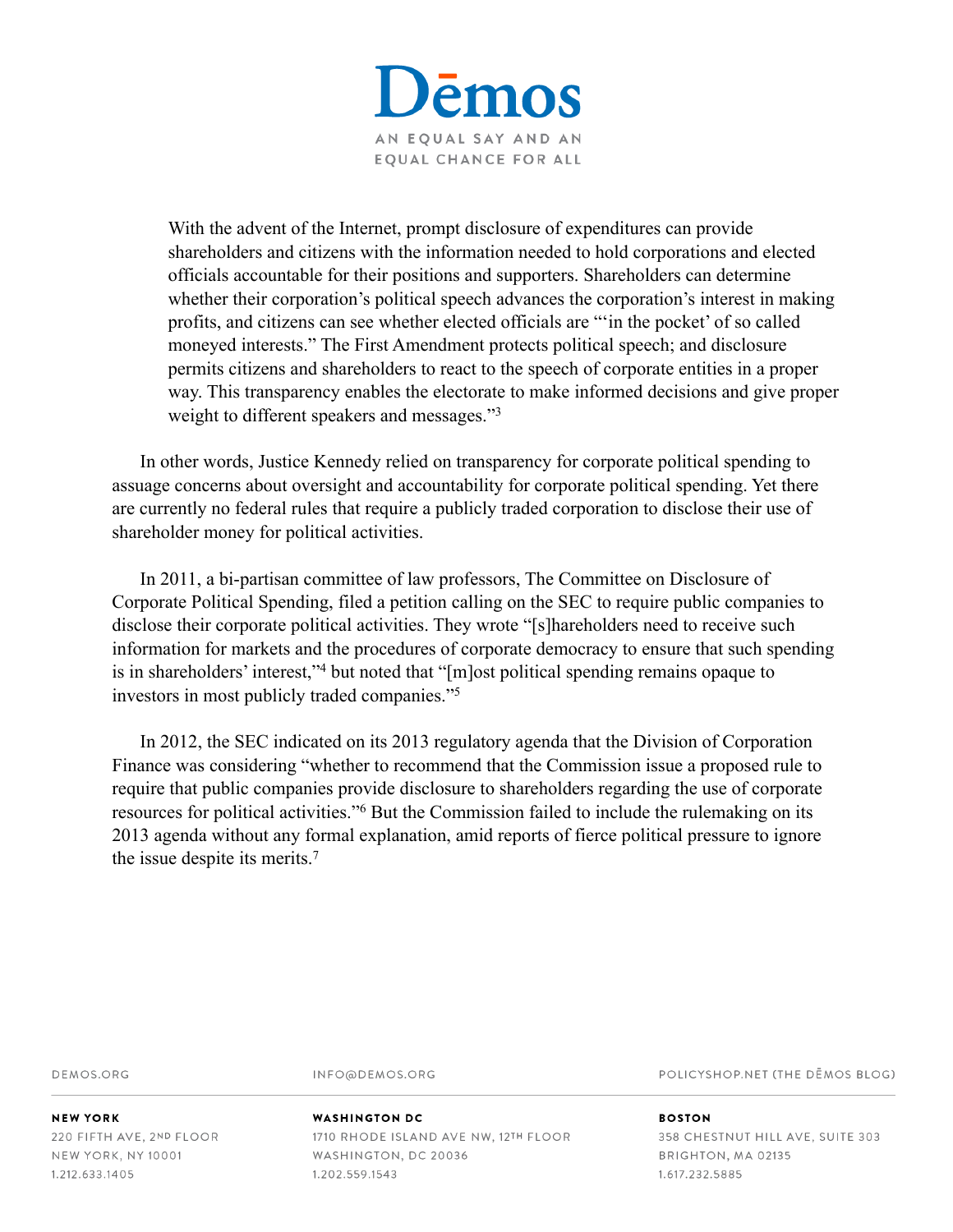

# **II. A Political Disclosure Rule Falls Well Within the Commission's Authority and History**

# **A. The Commission has the Authority to Require Disclosure of Corporate Political Spending**

The Commission has broad authority to regulate the information contained in proxy statements and other corporate disclosures when doing so is in the public interest or in the interest of investors. As one appellate court has observed, Section 14(a) "embodies a policy of broad disclosure designed to protect the basic right of corporate suffrage." *Allen v. Lloyd's of London*, 94 F.3d 923, 931 (4th Cir.1996) (citing *J.I. Case Co. v. Borak*, 377 U.S. 426, 431-32 (1964)). Fundamental to the right of corporate suffrage is disclosure of information concerning how corporate funds are being expended, particularly when, as in the case of political spending, the expenditures are not directly related to the corporation's business activities.

Under the Securities Laws, the public interest is a consideration equal to the interest of investors, and when considering regulations concerning corporate disclosure, the Commission must take seriously its obligation to regulate in the public interest. Under Section 14(a) of the Securities Exchange Act of 1934 (the "Exchange Act"), for example, the Commission may issue regulations governing the form and content of proxy statements that, in the judgment of the Commission, are "necessary or appropriate in the public interest or for the protection of investors." 15 U.S.C. § 78n(a). Other provisions of the Exchange Act, the Securities Act of 1933 (the "Securities Act," and together with the Exchange Act, the "Securities Laws"), and other statutes providing regulatory authority to the Commission also require the Commission to consider the public interest when regulating in the area of corporate disclosure. The mandate to regulate in the public interest requires the Commission to consider the social and economic context in which the Securities Laws were passed. In bringing about the Great Depression, market manipulation and a lack of corporate transparency impacted more than the corporations themselves and their shareholders – they also impacted the economic fortunes of a broad swath of the nation's population, from workers to small business owners. When Congress mandated that the Commission regulate in the public interest, it gave the Commission the power to mitigate these collateral effects of corporate self-dealing, as well as direct harm to shareholders.<sup>8</sup>

More recent amendments to the Securities Laws require the Commission to consider, under the heading of the public interest, the promotion of "efficiency, competition, and capital

| DEMOS.ORG                | INFO@DEMOS.ORG                       | POLICYSHOP.NET (THE DEMOS BLOG)  |  |
|--------------------------|--------------------------------------|----------------------------------|--|
| <b>NEW YORK</b>          | <b>WASHINGTON DC</b>                 | <b>BOSTON</b>                    |  |
| 220 FIFTH AVE, 2ND FLOOR | 1710 RHODE ISLAND AVE NW, 12TH FLOOR | 358 CHESTNUT HILL AVE, SUITE 303 |  |
| NEW YORK, NY 10001       | WASHINGTON, DC 20036                 | BRIGHTON, MA 02135               |  |
| 1.212.633.1405           | 1.202.559.1543                       | 1.617.232.5885                   |  |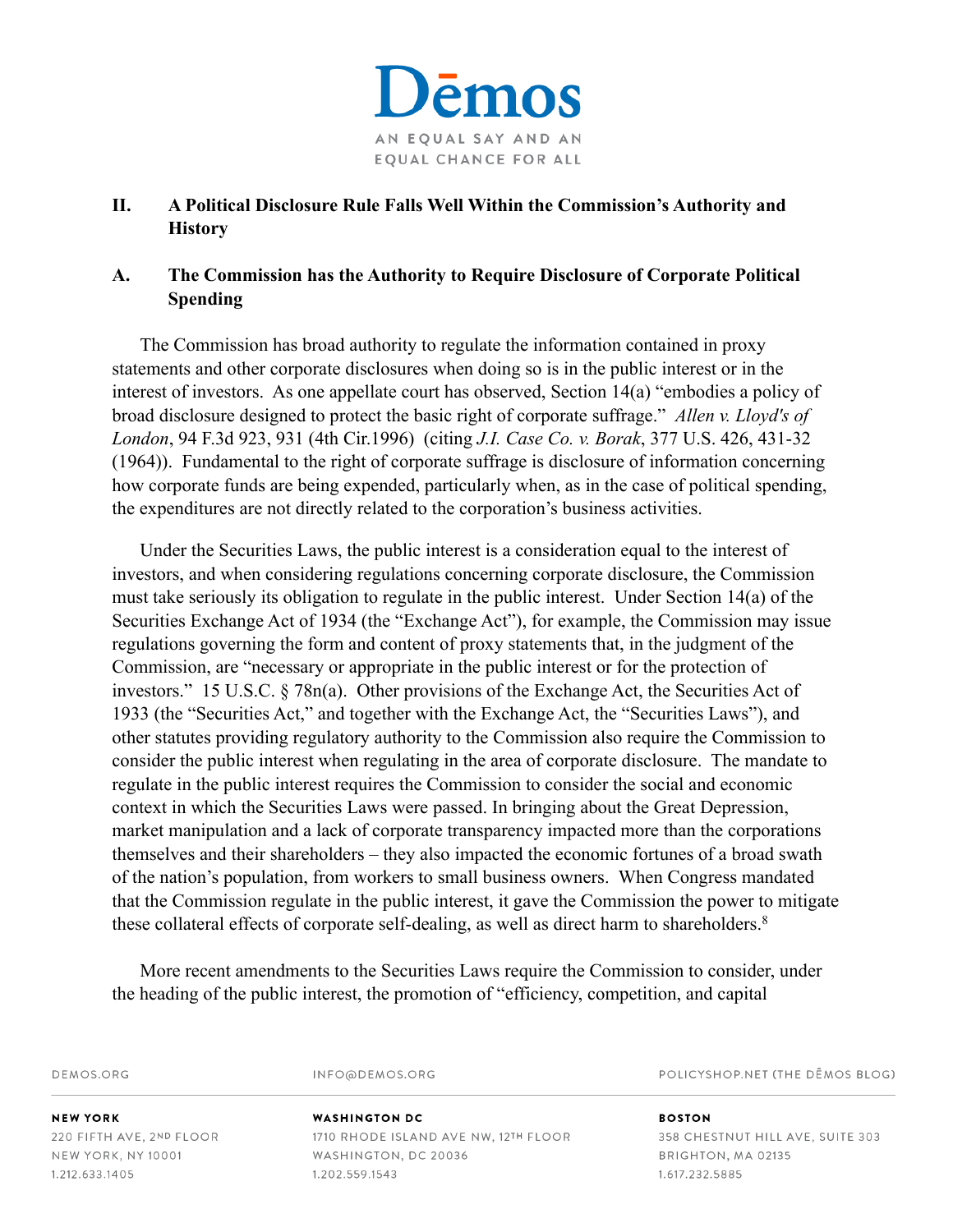

formation" as part of its regulatory process. See 15 U.S.C. § 78c(f); 15 U.S.C. § 77b(b). While this requirement is often understood to oblige the SEC to engage in a cost-benefit analysis of regulations it proposes, *e.g.*, *Nat'l Resources Defense Council v. SEC*, 606 F.2d 1031, 1051 (D.C. Cir. 1979), the interests reflected in these provisions are broader than that. The Commission's mandate to promote competition in its regulatory activities, for example, requires the Commission to take into account the impact of its rules not merely on the regulated entity or its shareholders, but on the large economic environment in which they operate. *Friedman v. Salomon/Smith Barney, Inc.*, 313 F.3d 796, 800 (2d Cir. 2002) (explaining that 15 U.S.C. § 78c(f) gives the SEC authority to regulate in the area of antitrust). A political disclosure rule will further both the rights of shareholders and the public interest more broadly.

# **B. The Commission has a History of Regulating Political Spending**

# **1. The SEC has long recognized its role as the agency responsible for regulating the nexus between political spending and market protection**

The SEC has been exercising jurisdiction in this area for forty years. The Commission has acted in the past to protect the integrity of the market where it intersected with campaign finance and political spending in several other areas, and it should do so now to address the new threat of secret corporate political spending. These examples illustrate the actions taken by the Commission to protect investors and the market from the vicissitudes of political spending by corporate actors.

# *a. Addressing the Corporate Campaign Finance Scandal of Watergate and the FCPA*

Watergate led to a major corporate campaign finance scandal, and it caused the SEC to play a leading role in regulating political spending by market actors. When the SEC looked into the corporate treasury funds that had been illegally directed to President Nixon's 1972 reelection campaign, it found that hundreds of American companies had made illegal payments to both of the major American political parties as well as to politicians abroad. These payments were made from secret political slush funds, described by then-SEC Commissioner A.A. Sommer, Jr. as "substantial pools of money that had been sucked out of the corporate accountability process."9

Transparency and better reporting was one of the necessary solutions, and the SEC was instrumental in requiring more corporate transparency with regard to payments to politicians. As

| DEMOS.ORG                | INFO@DEMOS.ORG                       | POLICYSHOP.NET (THE DEMOS BLOG)  |
|--------------------------|--------------------------------------|----------------------------------|
| <b>NEW YORK</b>          | WASHINGTON DC                        | <b>BOSTON</b>                    |
| 220 FIFTH AVE, 2ND FLOOR | 1710 RHODE ISLAND AVE NW, 12TH FLOOR | 358 CHESTNUT HILL AVE, SUITE 303 |
| NEW YORK, NY 10001       | WASHINGTON, DC 20036                 | BRIGHTON, MA 02135               |
| 1.212.633.1405           | 1.202.559.1543                       | 1.617.232.5885                   |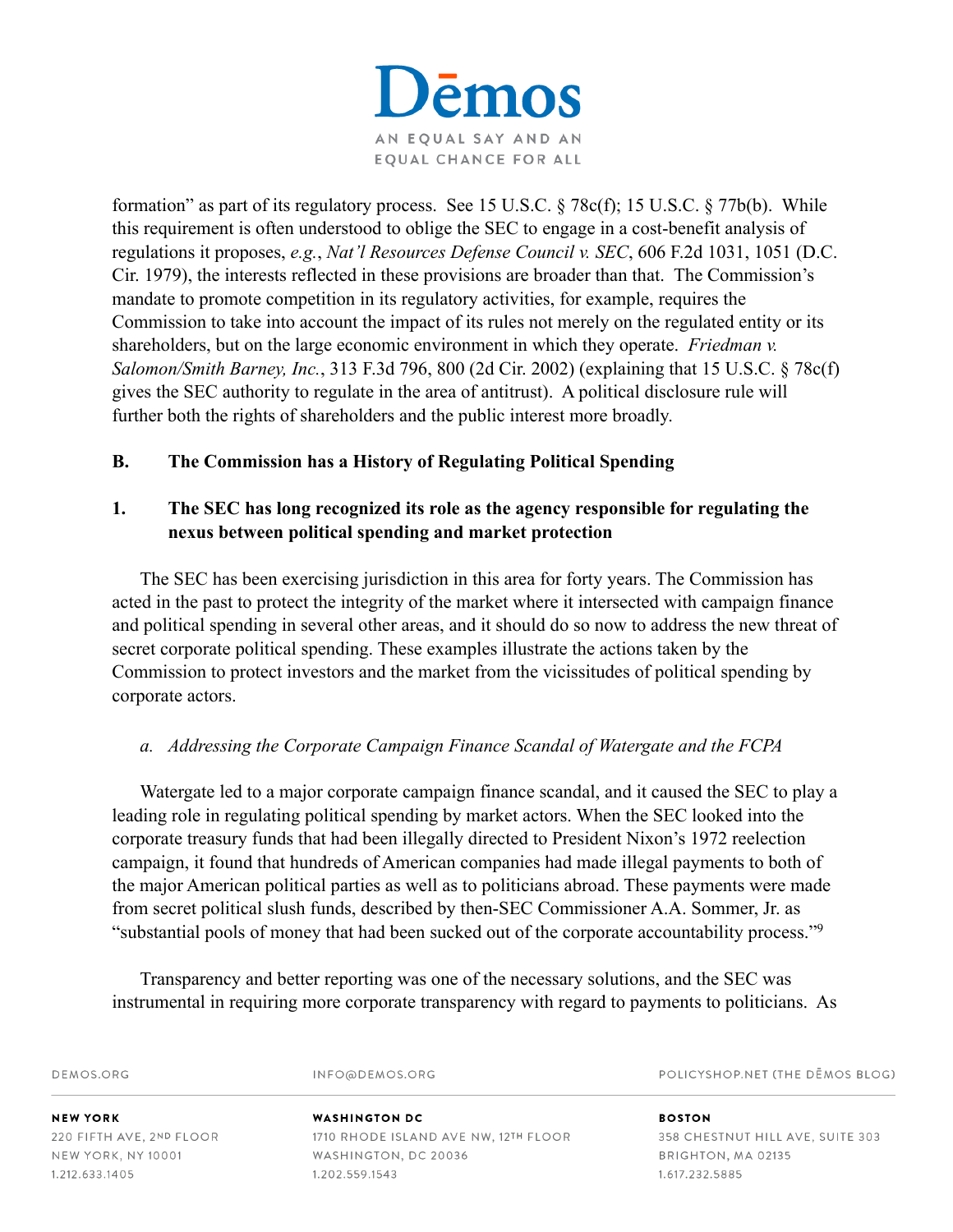

a result, hundreds of companies disclosed the existence of their secret political funds and questionable foreign and domestic political payments. These efforts led to the passage of the Foreign Corrupt Practices Act (FCPA), which in addition to banning domestic corporations from bribing foreign officials or making political contributions abroad with corrupt motives, also amended the Securities Exchange Act of 1934 to require registered issuers to keep detailed and accurate books and accounts to record corporate transactions. 15 U.S.C. § 78m(b) (2010). Banning Pay to Play in the Municipal Bond Market

In the 1990s, the SEC found that contracts in the profitable municipal bond market were being awarded to investment companies that made contributions to the state and local officials responsible for the contract placement decisions. The SEC stepped in to stop this practice of pay to play through the Municipal Securities Rulemaking Board's Rule G-37, which restricts municipal broker-dealers from doing business with an issuer if they have made more than a de minimis contribution to the issuer.<sup>10</sup>

The SEC exercised its authority because rigging the awarding of government contracts compromised the integrity of the bond market. As described by Professor Ciara Torres-Spelliscy, the SEC's then-Chair Arthur Levitt Jr. "was gravely troubled that the municipal bond market wasn't functioning as a normal market. Rather, the award of lucrative underwriting contracts seemed to flow not necessarily to the best talent, but rather to the most politically connected."<sup>11</sup> She quotes former Counsel to the SEC Jon B. Jordan explaining that "dealers and underwriters use political contributions to the campaigns of elected officials in order to solicit municipal bond business for their firms. These contributions are specifically directed to the campaigns of elected officials who will in turn favor those firms that contributed to them when it is time to select dealers for municipal bond work."<sup>12</sup> These practices created market inefficiencies; academics found the misallocated contracts had "statistically significant and economically large" higher fees, and interpreted "these higher fees as the quid pro quo for political campaign contributions<sup>"13</sup>

Significant similar concerns arise in the context of secret corporate political spending. When the D.C. Circuit Court of Appeals upheld the constitutionality of Rule G-37 it explained the parallel between the government's interest in defending the integrity of the market and the political system, saying that while "here the effort is to safeguard a commercial marketplace. . . . [i]n every case where a quid in the electoral process is being exchanged for a quo in a particular market where the government deals, the corruption in the market is simply the flipside of the

DEMOS.ORG

INFO@DEMOS.ORG

POLICYSHOP.NET (THE DEMOS BLOG)

**NEW YORK** 220 FIFTH AVE, 2ND FLOOR NEW YORK, NY 10001 1.212.633.1405

# **WASHINGTON DC**

1710 RHODE ISLAND AVE NW, 12TH FLOOR WASHINGTON, DC 20036 1.202.559.1543

358 CHESTNUT HILL AVE, SUITE 303 BRIGHTON, MA 02135 1.617.232.5885

**BOSTON**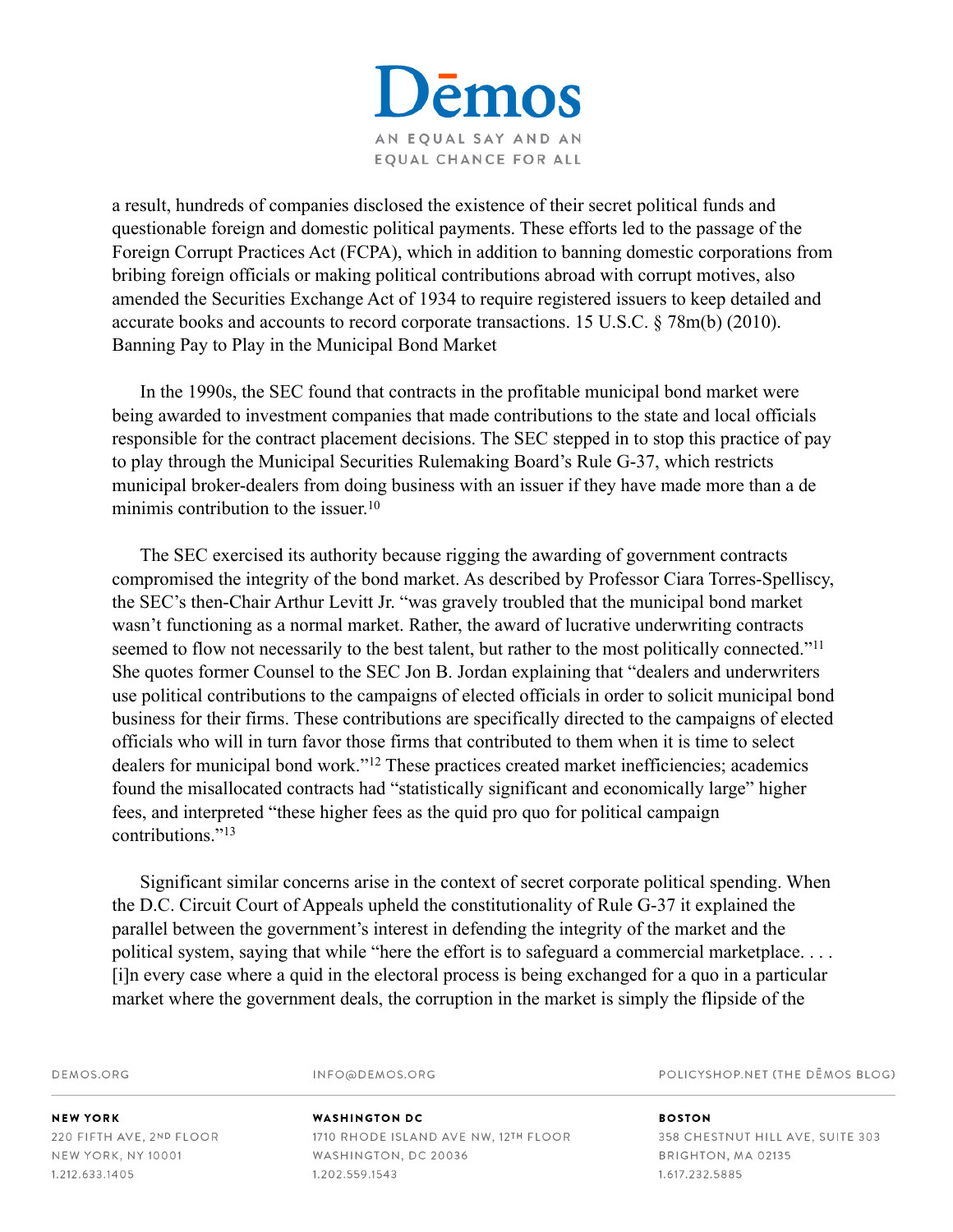

electoral corruption."<sup>14</sup> The Court further underlined the link between regulating political spending and promoting a free market, noting that "the link between eliminating pay-to-play practices and the Commission's goals of 'perfecting the mechanism of a free and open market' and promoting 'just and equitable principles of trade' is self-evident."<sup>15</sup>

#### *c. Banning Pay to Play in Pension Fund Management*

As recently as 2010, the SEC acted to stop pay to play in the public pension fund market by promulgating Rule 206(4)-5, which restricts campaign contributions from investment advisers to the public officials responsible for making investment decisions for public pensions.<sup>16</sup> Several elected officials were jailed as a result of pay-to-play scandals, including NY Comptroller Alan Hevesi. These schemes involved fraud on both the political system and the market, since the success of these investment advisers was due not to their skill but their political spending. The Director of the SEC's Division of Investment Management explained that the SEC rule was needed because "[p]ay-to-play serves the interests of advisers to public pension plans rather that the interests of the millions of pension plan beneficiaries who rely on their advice. The rule . . . help[s] ensure advisory contracts are awarded on professional competence, not political influence."<sup>17</sup>

Then-Chair Mary Schapiro explained the pernicious systemic effects of pay-to-play corruption, saying, "An unspoken, but entrenched and well-understood practice, pay to play can also favor large advisers over smaller competitors, reward political connections rather than management skill, and — as a number of recent enforcement cases have shown — pave the way to outright fraud and corruption…. Pay to play practices are corrupt and corrupting. They run counter to the fiduciary principles by which funds held in trust should be managed. They harm beneficiaries, municipalities and honest advisers. And they breed criminal behavior."18

Recognizing that campaign spending can have a distorting impact on the markets, the Commission was right to act to protect the integrity of the market by promulgating the Rule 206(4)-5. The Commission should take similar action to mandate disclosure of direct and indirect political spending, because secret corporate political spending is a threat to investors, the market, and the public, and transparency for corporate political spending is in their interest.

DEMOS.ORG

INFO@DEMOS.ORG

POLICYSHOP.NET (THE DEMOS BLOG)

**NEW YORK** 220 FIFTH AVE, 2ND FLOOR NEW YORK, NY 10001 1.212.633.1405

#### **WASHINGTON DC** 1710 RHODE ISLAND AVE NW, 12TH FLOOR WASHINGTON, DC 20036 1.202.559.1543

358 CHESTNUT HILL AVE, SUITE 303 BRIGHTON, MA 02135 1.617.232.5885

**BOSTON**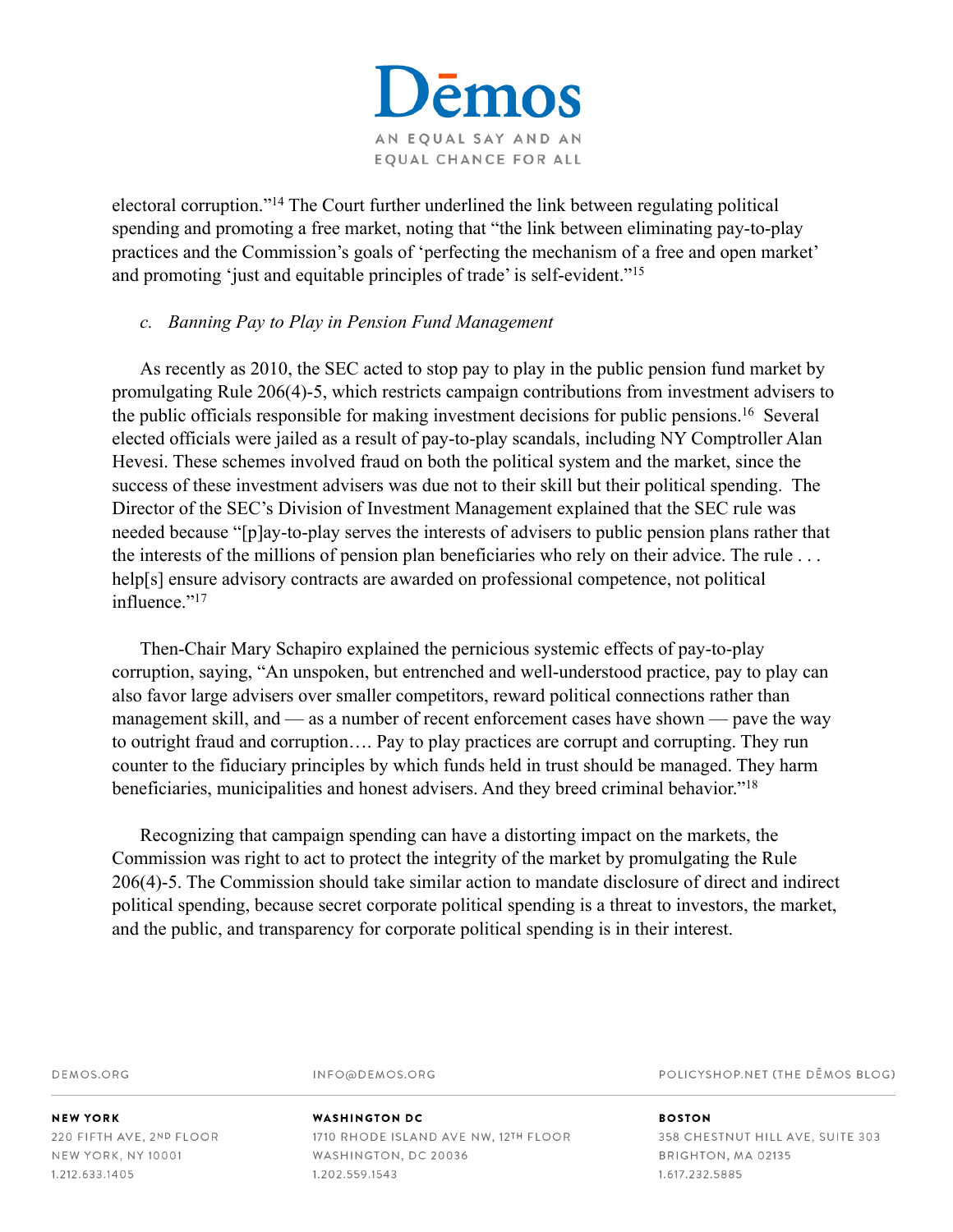

# **III. Requiring Disclosure of Corporate Political Spending Is in the Interest of Investors, the Markets, and the Economy.**

In *Citizens United* the Supreme Court noted that disclosure of corporate political expenditures "can provide shareholders . . . with the information needed to hold corporations . . . accountable for their positions." 558 U.S. at 370. Disclosure, according to the Court, would allow shareholders to "determine whether their corporation's political speech advances the corporation's interest in making profits." *Id.* Currently, however, shareholders cannot meaningfully exercise this most fundamental right of corporate democracy with regard to political spending because the information needed to hold corporate management accountable is not required to be disclosed.

# **A. Investors Have a Right to Know and It Is In Their Interest for Corporations to Disclose Information About Their Corporate Political Spending.**

It is a basic precept in American securities law that shareholders should be given the information they need to evaluate the companies in which they invest.<sup>19</sup> Shareholders have a right to know how the executives entrusted with their investment dollars are spending corporate funds so that they can make informed investment decisions and effectively exercise their right of corporate suffrage. In the absence of a rule requiring disclosure of corporate political spending, however, there is no comprehensive or consistent requirement that companies disclose their political spending, and thus, this principal of corporate democracy continues to be frustrated.

According to proxy advisory service Glass Lewis, political donations "have the potential to negatively affect the company."<sup>20</sup> Undisclosed political activity is material for a number of reasons, most importantly because it subjects investors to a range of unknown risks. Glass Lewis writes that "we believe that companies should disclose as much relevant information as possible to help shareholders assess whether political spending activities are aligned with a company's policy and best interests and that companies should carefully consider the inherent reputational risks associated with supporting candidates or trade associations whose social positions can be interpreted as contrary to company values."<sup>21</sup>

The lack of information on corporate political spending can harm investors in a number of ways, and the Commission can and should alleviate these harms by adopting a political disclosure rule.

DEMOS.ORG

INFO@DEMOS.ORG

POLICYSHOP.NET (THE DEMOS BLOG)

**NEW YORK** 220 FIFTH AVE, 2ND FLOOR **NEW YORK, NY 10001** 1.212.633.1405

#### **WASHINGTON DC** 1710 RHODE ISLAND AVE NW, 12TH FLOOR WASHINGTON, DC 20036 1.202.559.1543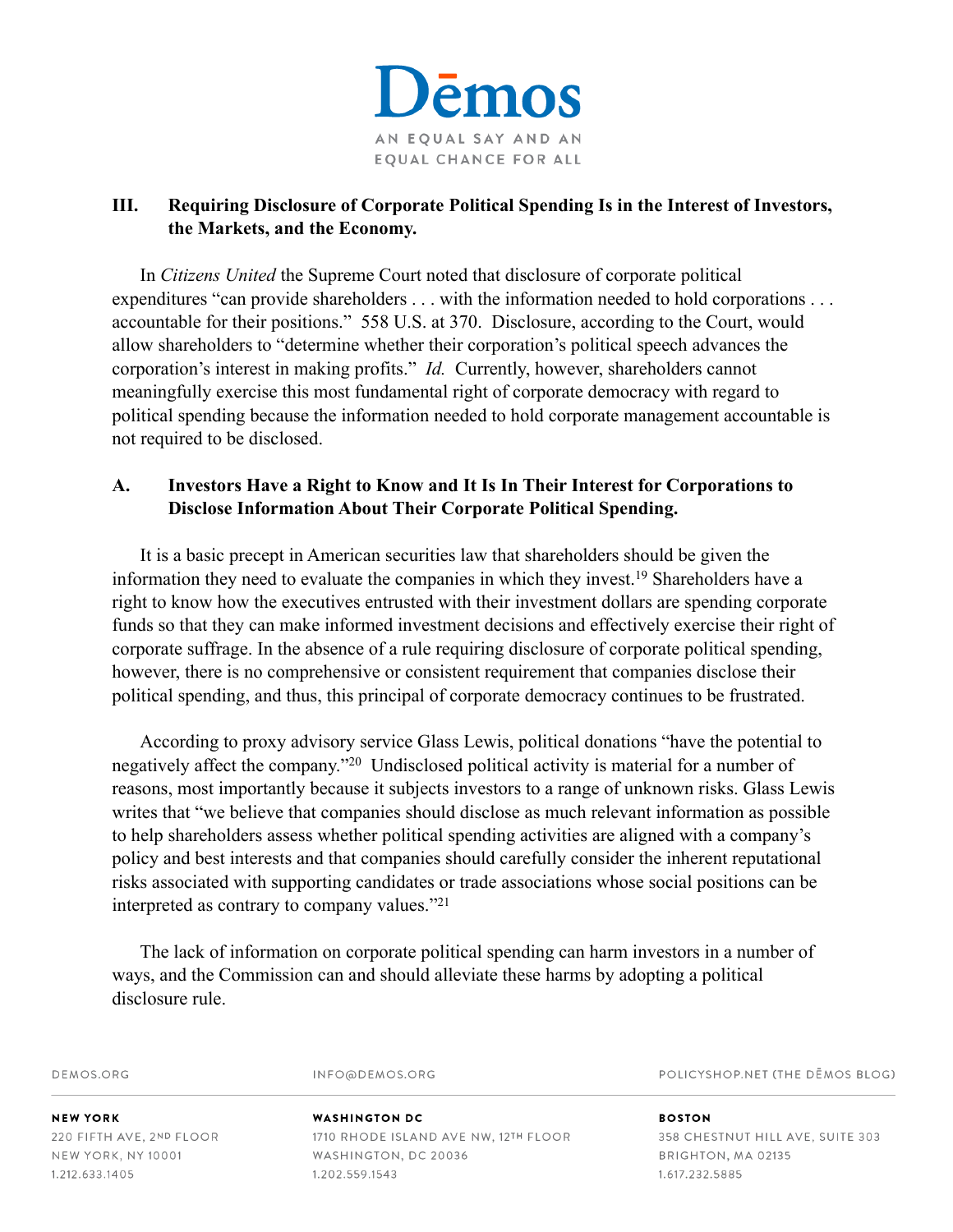emos AN EQUAL SAY AND AN EQUAL CHANCE FOR ALL

First, lack of disclosure of corporate political activity creates asymmetries in information—a micro-level form of market failure—which increases agency problems, creating opportunities for executives to engage in political activity that serves their own interests at shareholder expense. Shareholders—and often directors—are unable to hold executives accountable for their political activities if these activities remain hidden to them. Disclosure of corporate political spending would help to mitigate this inherent moral hazard by diminishing the monitoring costs for investors. 22

The principal-agent problem is exacerbated in the context of corporate political spending, where the interests of management and shareholders may very well not be aligned. Companies frequently don't even have an internal policy regarding risk assessment or a requirement for board approval for using corporate resources for political activities.<sup>23</sup> A recent study found that poor corporate governance is correlated with larger political donations, suggesting that political donations are "symptomatic of agency problems within firms."<sup>24</sup> Another report found that companies that contribute more money in politics are less likely to disclose.<sup>25</sup> Without transparency and accountability, management is free to distribute company resources for political ends according to its own personal proclivities. There is a risk that political spending will advance the interests of an individual manager rather than the company, or executives at the expense of shareholders (for example, funding lobbying against changes to corporate governance laws that currently shield executive conduct, including political activity, from shareholder scrutiny).

Second, investors are unable to make informed investment decisions when corporations may be publicly professing support for one set of policies or values, while secretly supporting a different position. Companies may make public statements on one side of an issue while secretly lobbying and spending to support public policy on the opposite side of the issue. Such corporate double-dealing is not uncommon. For example, a 2012 study by the Union of Concerned Scientists of 28 publicly traded companies' public statements and political activities concerning climate change found that "companies are more likely to express commitment or concern about climate change in venues directed at the general public, such as their corporate websites, and that companies are more likely to misrepresent climate science through their funding of outside organizations or in venues directed at the federal government, such as corporate comments in response to EPA regulatory activity]."<sup>26</sup> Individuals investing in such companies on the basis of

DEMOS.ORG

INFO@DEMOS.ORG

POLICYSHOP.NET (THE DEMOS BLOG)

**NEW YORK** 220 FIFTH AVE, 2ND FLOOR NEW YORK, NY 10001 1.212.633.1405

#### **WASHINGTON DC**

1710 RHODE ISLAND AVE NW, 12TH FLOOR WASHINGTON, DC 20036 1.202.559.1543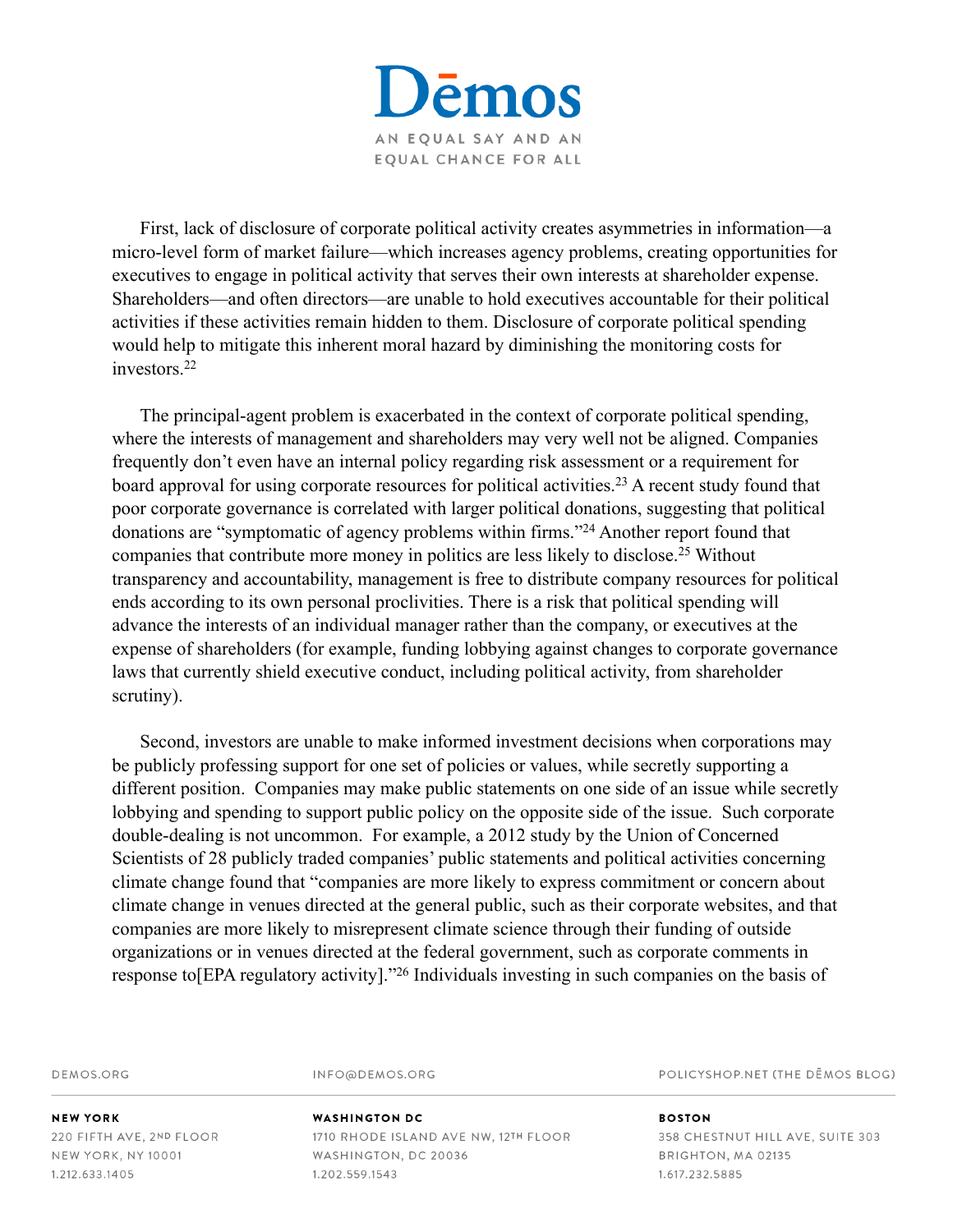

their public statements thus may not be getting what they are bargaining for, and, as explained below, they are taking on risks that have not been disclosed.

Third, information concerning corporate political activity is material to investors regardless of the dollar amount of political spending.<sup>27</sup> The Commission has long held that qualitative, as well as quantitative, information may be material for disclosure purposes.<sup>28</sup> For example, the Commission has required disclosure of corporate policies related to diversity considerations in the selection of board members. With regard to political spending, a company that advocates one position in its internal policies and public relations activity and another in its political activity risks suffering reputational harm that adversely affects investors when the political activity becomes known.

Indeed, the SEC has already implicitly recognized the materiality of information concerning political spending. When managers and directors at several corporations have sought to block shareholder proposals calling for disclosure of such spending by arguing that under Rule 14a-8, the proposals either (*i*) are vague or (*ii*) are ordinary business decisions that shareholders do not need to be involved in,<sup>29</sup> the SEC has rejected both arguments. In a series of "no-action" letters, the SEC has indicated that shareholders cannot be denied the opportunity to indicate their views on a corporation's political spending and has made clear that corporate political activity is not an ordinary business decision.30

 Fourth, from a quantitative perspective, information on political activity is material because it is far from certain that political spending in fact enhances shareholder value.<sup>31</sup> A number of studies have shown that increased corporate political activity is negatively correlated to shareholder value and economic growth. Information that would show whether shareholder funds are being expended on activities that may be of little value to shareholders is material. Economists Russell Sobel and Rachel Graefe-Anderson find "there is little evidence that companies' lobbying expenditures or political contributions lead to greater profits" but that "company executives appear to be the main beneficiaries of strong political connections between firms and the federal government, capturing dollars which do not flow to the rest of the firm or its shareholders."<sup>32</sup> A new study from the Mercatus Center at George Mason University finds that political activity, including lobbying, has no significant impact on improving the corporate bottom line. A study from Harvard Law Professor John Coates finds that, "in the period 1998-2004 shareholder-friendly governance was consistently and strongly negatively related to observable political activity before and after controlling for established correlates of that activity,

DEMOS.ORG

INFO@DEMOS.ORG

POLICYSHOP.NET (THE DEMOS BLOG)

**NEW YORK** 220 FIFTH AVE, 2ND FLOOR NEW YORK, NY 10001 1.212.633.1405

# **WASHINGTON DC**

1710 RHODE ISLAND AVE NW, 12TH FLOOR WASHINGTON, DC 20036 1.202.559.1543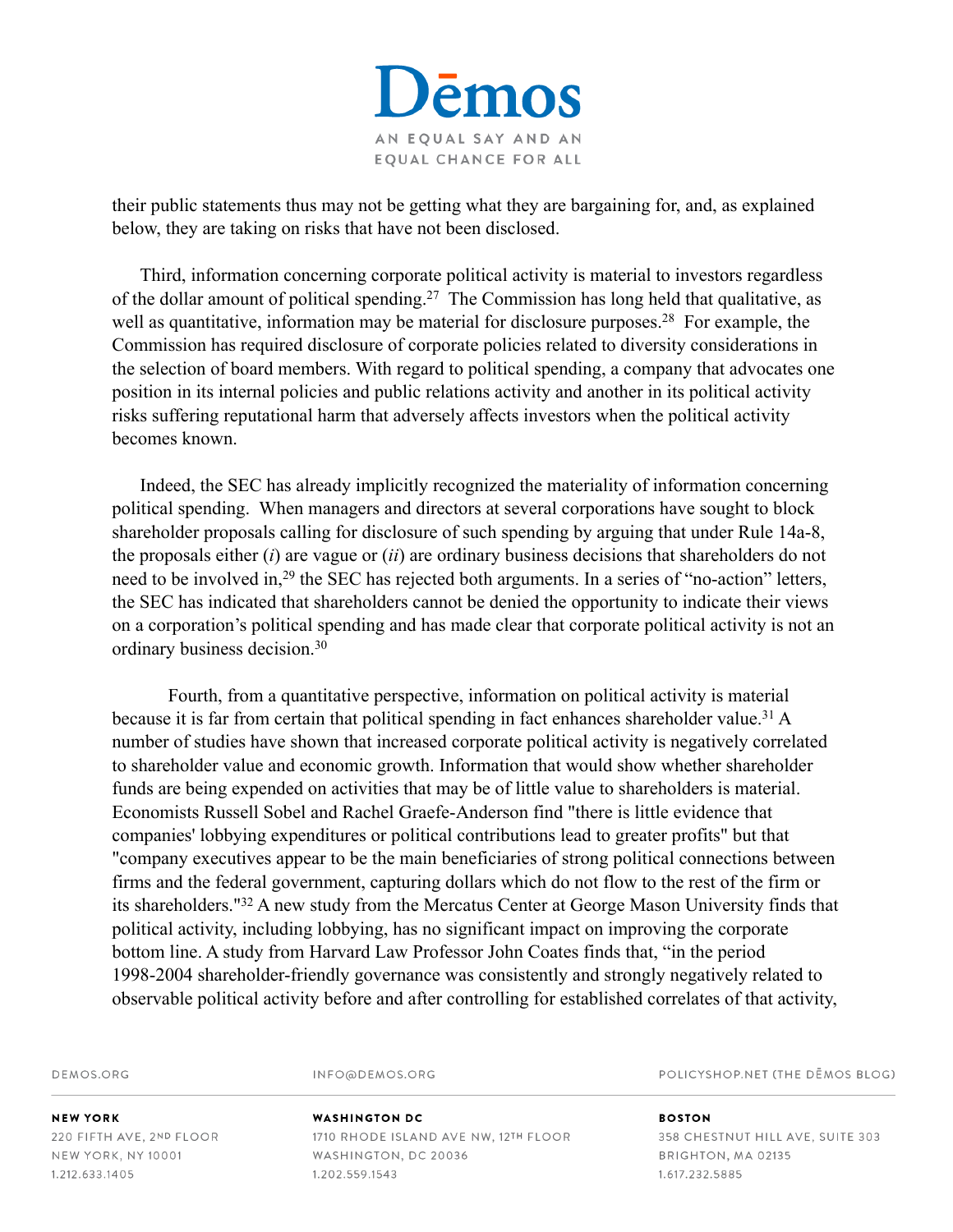

even in a firm fixed effects model. Political activity, in turn, is strongly negatively correlated with firm value."33

### **B. Disclosure of Secret Corporate Political Spending Is Good for Markets.**

One of the Commission's primary functions is to ensure the smooth and efficient functioning of the financial markets. It does so by eliminating the inefficiencies that develop when market players are left without appropriate oversight. Disclosure will help the markets distinguish between companies that compete and win through superior products and services, and those, such as Enron, that merely appear to do so due to superior access to lawmakers, which allows them to win policies that increase their short-term profits out of proportion to any value their activities add to the real economy.

One of the most dangerous forms of market failure that arise when businesses engage in political activity is that companies will divert their resources to rent-seeking rather than putting them to productive use in the economy. Those who oppose requiring transparency for political spending assert that executives use political spending to advocate policies that benefit investors. But when the political activity amounts to rent-seeking, while it may enhance short-term returns to investors, it distorts the financial markets by causing capital to be allocated to those who have political influence rather than those who are creating value in the wider economy. When political activity is secret, it is much more likely that it will be devoted to rent-seeking. 34 Mandating disclosure of corporate political spending will increase efficiency in the markets, and will help ensure that capital is devoted to productive ends.

# **C. Disclosure of Secret Corporate Political Spending is Good for the Economy and the Public Interest.**

In addition to protecting the interests of investors and the integrity of the capital markets, the Commission's disclosure regulations serve the public interest more generally. A rule requiring disclosure of corporate political activity will serve the public interest by promoting more robust competition, increasing corporate accountability for political activities, and encouraging businesses to act as responsible actors in society.

Section 3(f) of the Exchange Act expressly requires the Commission to consider whether its regulations promote competition. Corporate political spending can be directed to reduce

|                          | regulations promote competition. Corporate pontical spending can be an ected to reduce |                                  |  |
|--------------------------|----------------------------------------------------------------------------------------|----------------------------------|--|
| DEMOS.ORG                | INFO@DEMOS.ORG                                                                         | POLICYSHOP.NET (THE DEMOS BLOG)  |  |
| <b>NEW YORK</b>          | <b>WASHINGTON DC</b>                                                                   | <b>BOSTON</b>                    |  |
| 220 FIFTH AVE, 2ND FLOOR | 1710 RHODE ISLAND AVE NW, 12TH FLOOR                                                   | 358 CHESTNUT HILL AVE, SUITE 303 |  |
| NEW YORK, NY 10001       | WASHINGTON, DC 20036                                                                   | BRIGHTON, MA 02135               |  |
| 1.212.633.1405           | 1.202.559.1543                                                                         | 1.617.232.5885                   |  |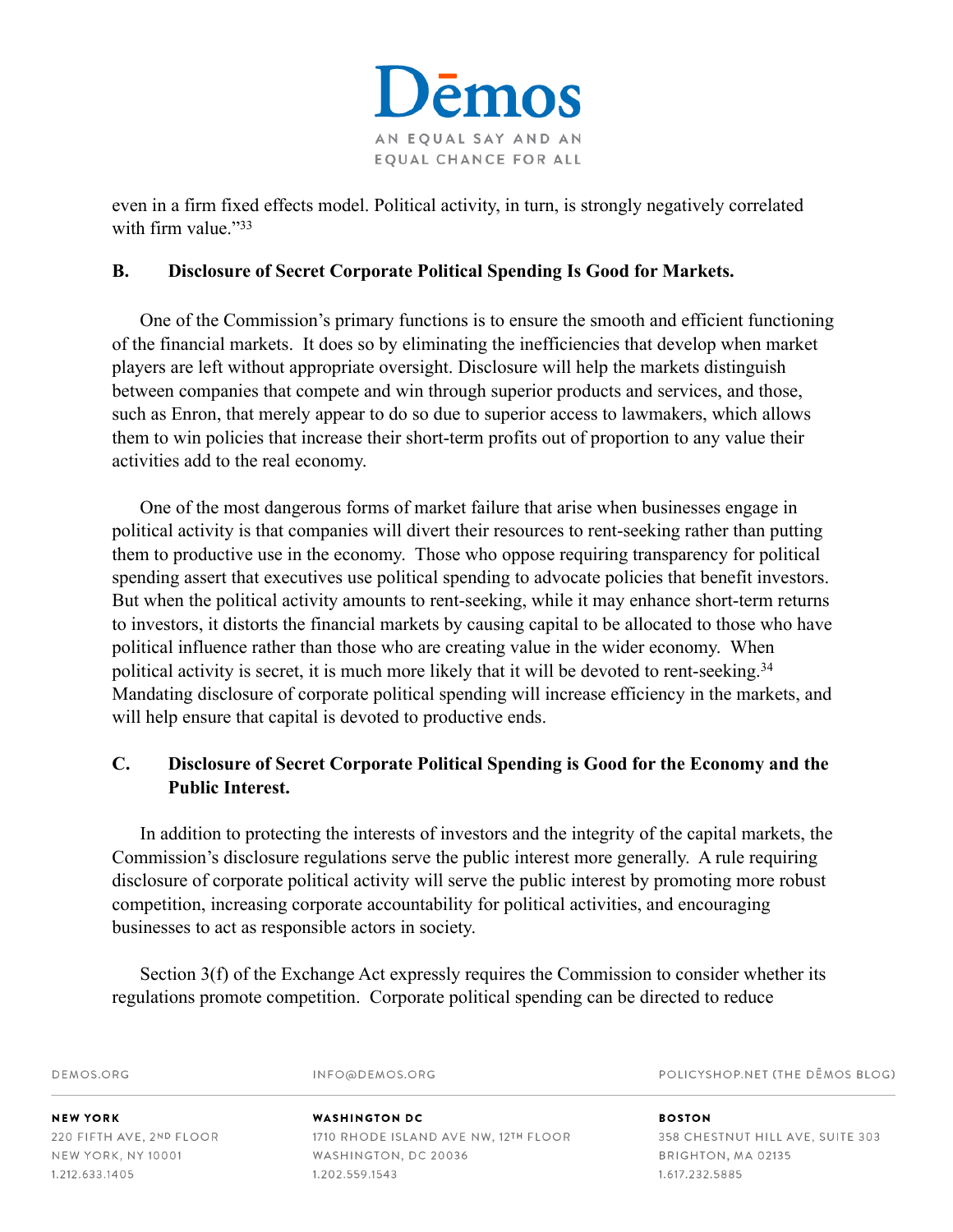

competition in the economy; the classic example of such activity is lobbying by members of a competitive industry for trade protections. Such protections by definition decrease foreign competition, allowing domestic industry freer rein to charge customers higher prices for the same or lower quality products. Corporations also seek political influence to secure competitive advantages vis-à-vis their domestic competitors. For example, Amazon for many years lobbied politicians to oppose sales taxes on internet transactions to gain a competitive advantage in relation to large brick-and-mortar retailers.<sup>35</sup> More recently, it has reversed its position and spent to support sales taxes on e-commerce transactions because such taxes will give it a competitive advantage in relation to smaller online retailers, which are now its most significant competitors. Direct lobbying can be relatively transparent, but it demonstrates the anticompetitive ways in which corporations wield their political influence. Undisclosed political activities are, if anything, likely to pursue even more anti-competitive and possibly predatory ends.

Corporate political activity can present broad concerns to the general public and significant risks to our economy. For example, a study conducted by the International Monetary Fund, drew a link between banks' political spending and heavy involvement in risky sub-prime mortgages.<sup>36</sup> Further, eighty-six percent of Americans agree that prompt disclosure of political spending would help voters, customers, and shareholders hold companies accountable for political behavior; 87 percent of Republicans, 86 percent of Independents, and 92% of Democrats agreed.<sup>37</sup> But "in order for the governance mechanisms the Supreme Court has relied upon to work effectively" this political disclosure rulemaking is necessary. <sup>38</sup>

# **IV. The Benefits of Disclosure to Investors, the Markets, and the Economy Far Outweigh the Costs.**

Under Section 3(f) of the Exchange Act, the Commission must consider the economic consequences of any proposed rule. This provision has been held to require that the Commission conduct a cost-benefit analysis of each proposed rule. In the case of a rule requiring disclosure of corporate political activity, the benefits to shareholders, the financial markets, and the broader economy are great, while the cost to companies of providing this information will be minimal, particularly when compared to the current costs to investors of gathering information about corporate political spending from existing sources—when it is even available at any cost.

As outlined in detail above, a political disclosure rule would benefit investors by reducing the potential for agency problems in relation to political activity, increasing investor understanding

POLICYSHOP.NET (THE DEMOS BLOG) DEMOS.ORG INFO@DEMOS.ORG **NEW YORK WASHINGTON DC BOSTON** 220 FIFTH AVE, 2ND FLOOR 1710 RHODE ISLAND AVE NW, 12TH FLOOR 358 CHESTNUT HILL AVE, SUITE 303 NEW YORK, NY 10001 WASHINGTON, DC 20036 BRIGHTON, MA 02135 1.212.633.1405 1.202.559.1543 1.617.232.5885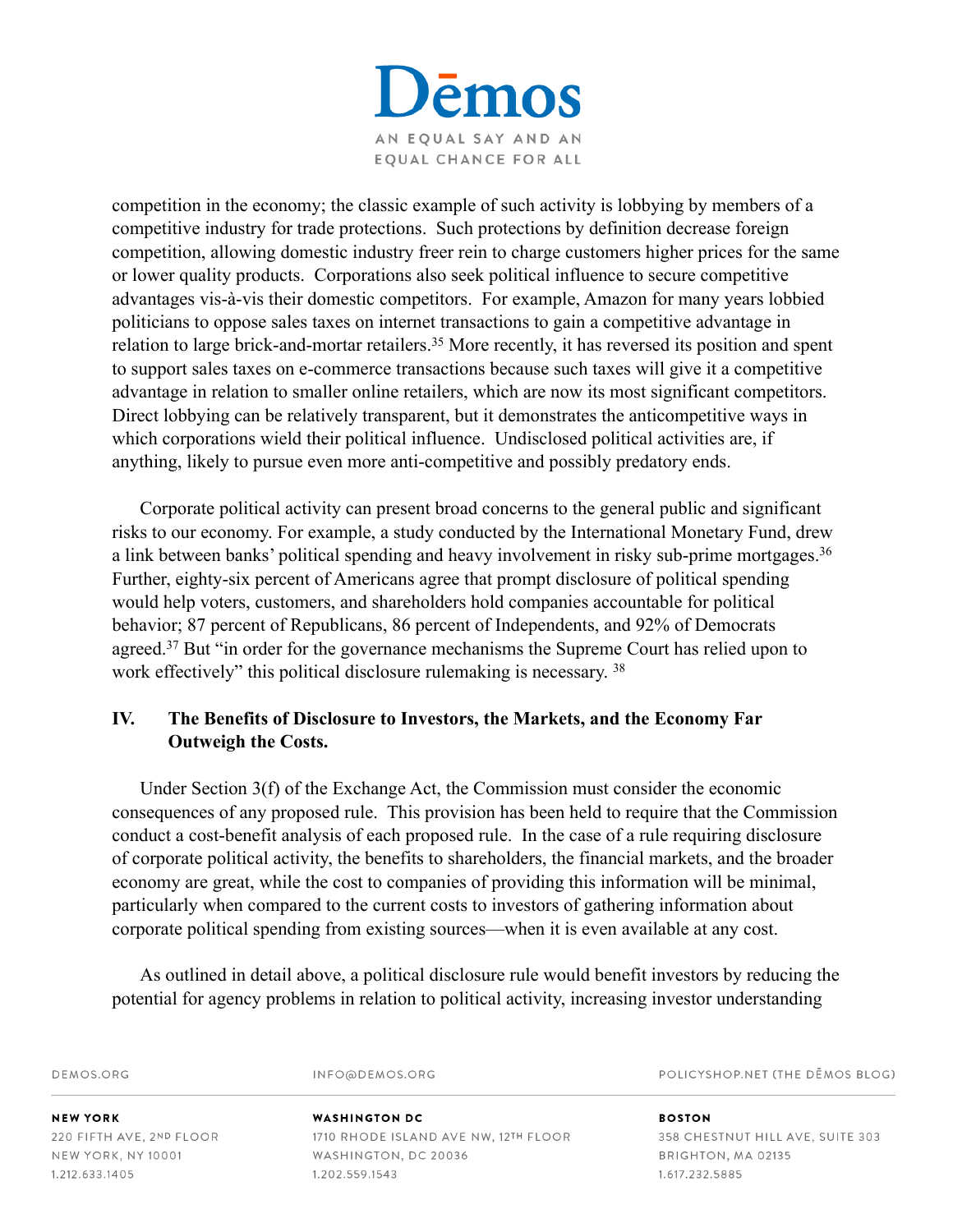

of the risks of their investments, and allowing more informed investment decisions. It would benefit the financial markets by reducing rent-seeking and enhancing the efficient allocation of capital to productive uses. It would benefit the economy by increasing competition, promoting corporate accountability, and advancing responsible corporate behavior. Moreover, "[e]xisting evidence . . . indicate that the range of potential benefits of corporate political spending disclosure – to shareholders and the market—vastly outweigh the possible costs of compliance to public corporations."<sup>39</sup> Thus cost-benefit considerations suggest that the corporation, rather than individual investors or members of the public, is in the best position to assemble and report information concerning its political spending.

As Dr. Susan Holmberg finds, in a comprehensive report on the costs of political spending disclosure,

"it is indisputable that an SEC rule requiring companies to disclose their corporate political spending would result in only a nominal set of compliance costs to corporations engaged in political activities while creating a wide range of benefits to the economy, particularly by: generating positive externalities for corporations that are already in compliance, offsetting the large monitoring costs from a lack of transparency in corporate political spending borne by existing shareholders, providing potential investors with key information with which to make rational investment decisions, and creating incentives for self-interested corporate managers to more effectively maximize shareholder wealth."

#### **A. Benefits for Investors of Disclosure of Corporate Political Spending are High**

Shareholders have demonstrated a strong interest in disclosure of information concerning corporate political activities. The vast majority of the over 750,000 comments submitted to the Commission in relation to this petition by individual or institutional investors, support a rule requiring disclosure. The rulemaking petition's supporters also include six state treasurers writing as fiduciaries, John Bogle, the founder and former CEO of Vanguard, the Council of Institutional Investors and a global coalition of investors managing more than \$690 billion in assets.

DEMOS ORG

INFO@DEMOS.ORG

POLICYSHOP.NET (THE DEMOS BLOG)

**NEW YORK** 220 FIFTH AVE, 2ND FLOOR **NEW YORK, NY 10001** 1.212.633.1405

# **WASHINGTON DC**

1710 RHODE ISLAND AVE NW, 12TH FLOOR WASHINGTON, DC 20036 1.202.559.1543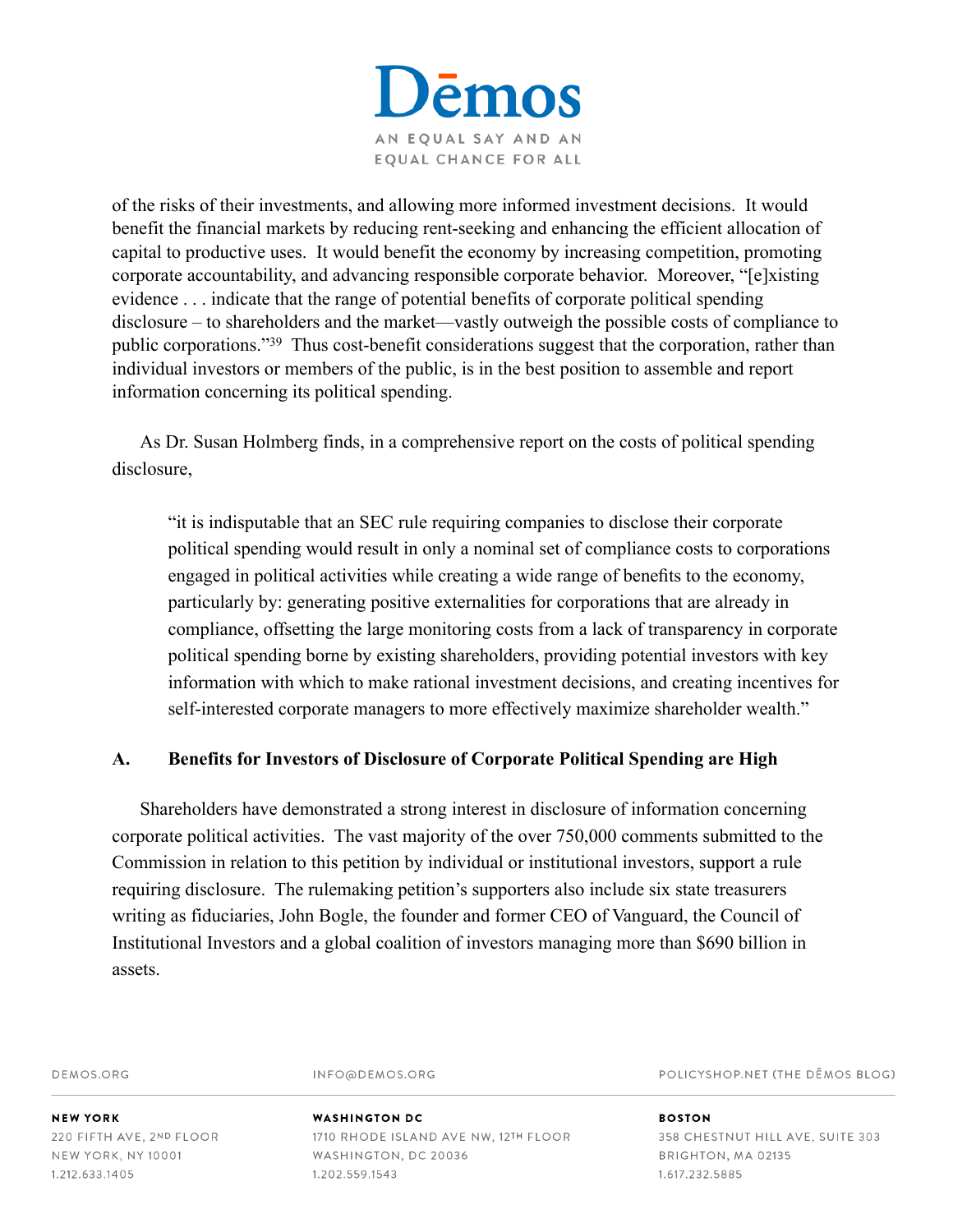**ēmos** AN EQUAL SAY AND AN EQUAL CHANCE FOR ALL

Many companies are facing shareholder demands for increased transparency around corporate political spending, which was the most frequently filed shareholder resolution in 2014 and  $2013<sup>40</sup>$  In 2013, there were 125 shareholder resolutions pertaining to political spending filed, with an average support level of 32 percent. Two of the resolutions garnered a majority vote, and 29 were withdrawn after negotiations with the company.<sup> $41$ </sup> Support for these proposals by mutual funds reached a new high in 2013, and levels of opposition have fallen. According to a ten-year analysis by the Center for Political Accountability, "forty large U.S. mutual fund families voted in favor of corporate political spending disclosure an unprecedented 39% of the time, on average.<sup>42</sup>

# **B. Costs for Companies of Disclosure of Political Spending are Low**

### **1. Companies Already Collect Information about Corporate Political Spending**

Companies must already collect information about their political spending in order to file accurate tax returns.<sup>43</sup> The proposed rule requiring disclosure would just require the further step of reporting, with minimal further costs. The petition invites the SEC to use its authority to design the disclosure rule to sit within current reporting regulations. For example, the SEC can choose to mirror the categories that the IRS lists as non-deductible political expenditures under IRC § 162(e), which companies already track. The SEC can further choose to add this disclosure to an existing reporting requirement such as those made on Form 10-K or Form 10-Q, which would mean minimal additional costs for production and distribution for companies.<sup>44</sup>

#### **2. Some Companies Already Disclose Information about Corporate Political Spending**

Increasingly, companies are recognizing the benefits of disclosure. They've responded to shareholder demand and adopted policies that provide disclosure for corporate political spending. More than 118 major companies have a meaningful level of disclosure of political spending. The Center for Political Accountability found that 78 percent of companies studied improved their political spending disclosure in 2013. The CEO of Aflac has said "I want to be as transparent as possible" and Qualcomm's CEO recognized that "increased transparency for election-related

DEMOS.ORG

INFO@DEMOS.ORG

POLICYSHOP.NET (THE DEMOS BLOG)

**NEW YORK** 220 FIFTH AVE, 2ND FLOOR NEW YORK, NY 10001 1.212.633.1405

**WASHINGTON DC** 1710 RHODE ISLAND AVE NW, 12TH FLOOR WASHINGTON, DC 20036 1.202.559.1543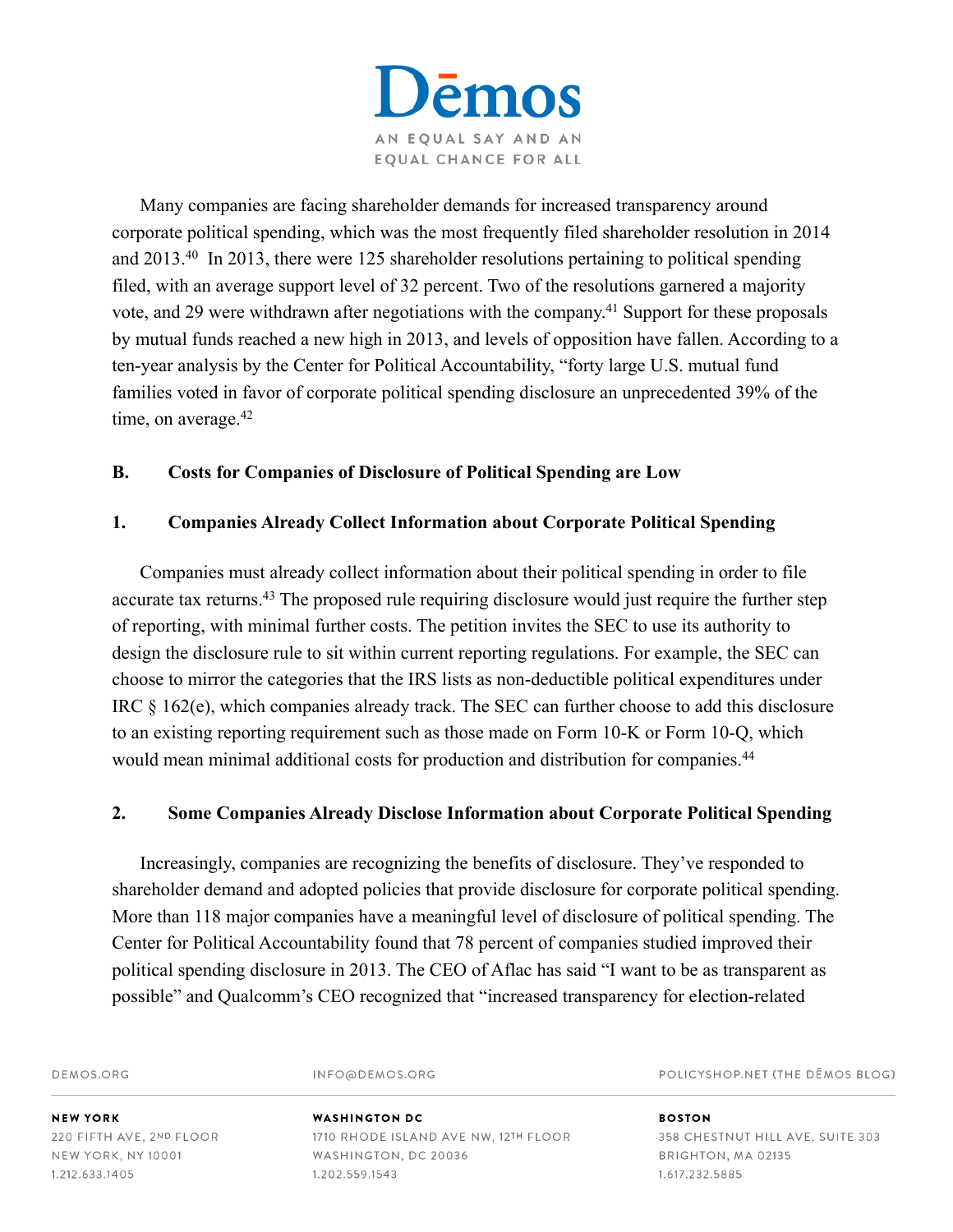

activities by corporations is very beneficial." Microsoft has been disclosing its political activity since 2007, and executive Dan Bross said that "by not being transparent and open, we'd be increasing the risk to the corporation," and a Merck executive noted that "publicizing contributions has established a sense of discipline at Merck."<sup>45</sup>

# **C. It is Overly Burdensome, if not Impossible, for Investors to Collect Information on Corporate Political Spending Independently**

Shareholders are subjected to insurmountable monitoring costs where there is no mandatory requirement that a publicly traded corporation disclose its political spending. Mandatory disclosure for all public companies would diminish the monitoring costs for shareholders. According to Glass Lewis, "[s]hareholders often must search through numerous campaign finance reports and detailed tax documents to ascertain even limited information."46 Moreover, corporations frequently use trade associations as vehicles for political action, $47$  and these indirect avenues for political spending are not required to disclose the identity of their financial contributors. A substantial amount of corporate money spent on politics is not disclosed in any public filing and would thus be hidden even from an investor who attempted to put together all the publicly available information on a company's political spending.

#### **D. Transparency is a Necessary Condition for Private Ordering**

Many opponents of mandatory disclosure of corporate political activity contend that whether and to what extent corporations engage in such activity should be left to private ordering by shareholders and the corporations. Without disclosure of corporate political activity, however, private ordering cannot effectively regulate it. It is precisely the role of government to create the conditions—to reduce the transaction costs and set the rules of the marketplace—in which private ordering can lead to efficient and socially beneficial outcomes. Leaving it to corporations themselves to decide how much of their corporate political activity to disclose keeps transaction costs high for investors and will not promote efficient outcomes.

DEMOS.ORG

INFO@DEMOS.ORG

POLICYSHOP.NET (THE DEMOS BLOG)

**NEW YORK** 220 FIFTH AVE, 2ND FLOOR **NEW YORK, NY 10001** 1.212.633.1405

#### **WASHINGTON DC** 1710 RHODE ISLAND AVE NW, 12TH FLOOR WASHINGTON, DC 20036 1.202.559.1543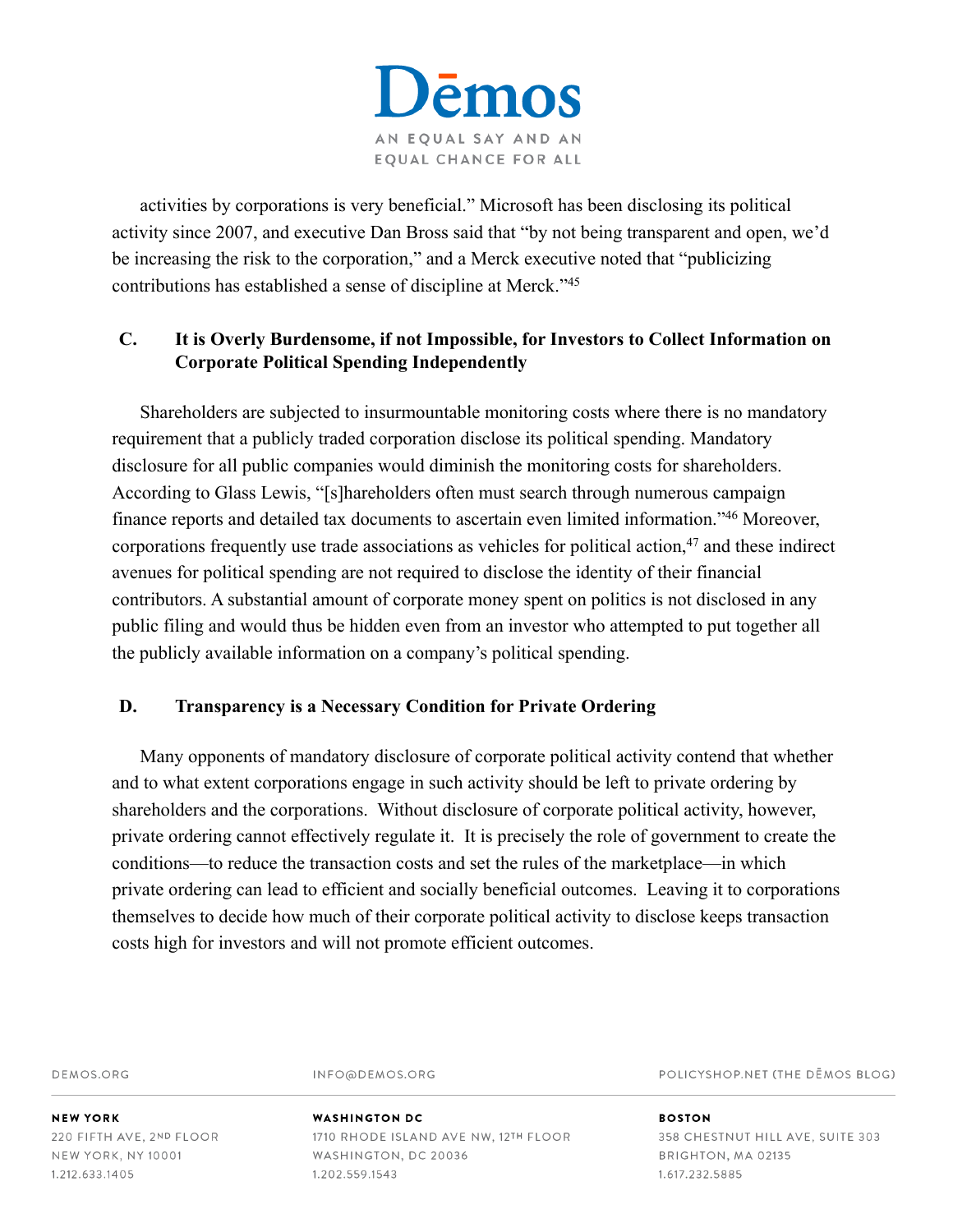

Even when companies sign agreements with shareholders to disclosure their political spending, it can be difficult for individual investors to enforce accountability. In a recently released report, "The Myth of Corporate Political Disclosure Exposed" the Center for Responsibility and Ethics in Washington (CREW) exposed the failure of many public companies to keep their promises on political spending disclosure.<sup>48</sup> They compared political spending reports from 60 companies to contributions disclosed on tax forms filed by section 527 political organizations and found significant discrepancies for more than one-third of the companies, including: Microsoft omitted nearly \$1 million in political contributions to 527 organizations from 2011-2013; Pfizer had approximately \$395,000 in discrepancies between what the company voluntarily disclosed and what 527 organizations reported in contributions; Prudential had approximately \$211,000 in discrepancies between its disclosed contributions and those disclosed by 527 organizations.49

In 2012, Aetna was discovered to have inadvertently disclosed more than \$7 million in contributions to political groups that it had not disclosed to shareholders, despite claiming that it provided transparency and accountability for its political activity. It had hidden more than \$3.3 million in contributions to the American Action Network, which spends 66% of its budget on political ads,<sup>50</sup> and nearly \$4.5 million to the U.S. Chamber of Commerce.<sup>51</sup> Ironically, Aetna has argued it was already engaging in effective disclosure in order to persuade shareholders to vote against disclosure resolutions offered by the Service Employees International Union Master Trust in 2012 and from the Unitarian Universalist Association of Congregations in 2013.<sup>52</sup> In other words, Aetna used the lack of mandatory disclosure to thwart private efforts to regulate disclosure.

 Leaving shareholders to fight a lopsided battle to force transparency for corporate political spending on reluctant managers or in the face of inadequate board oversight, on a company by company basis, is a dereliction of the SEC's duty to regulate in the public interest and the interest of investors. The SEC should hold all publicly traded companies to the same standard of disclosure. Only then will shareholders have the ability to make rational investment

DEMOS.ORG

INFO@DEMOS.ORG

POLICYSHOP.NET (THE DEMOS BLOG)

**NEW YORK** 220 FIFTH AVE, 2ND FLOOR **NEW YORK, NY 10001** 1.212.633.1405

#### **WASHINGTON DC** 1710 RHODE ISLAND AVE NW, 12TH FLOOR WASHINGTON, DC 20036 1.202.559.1543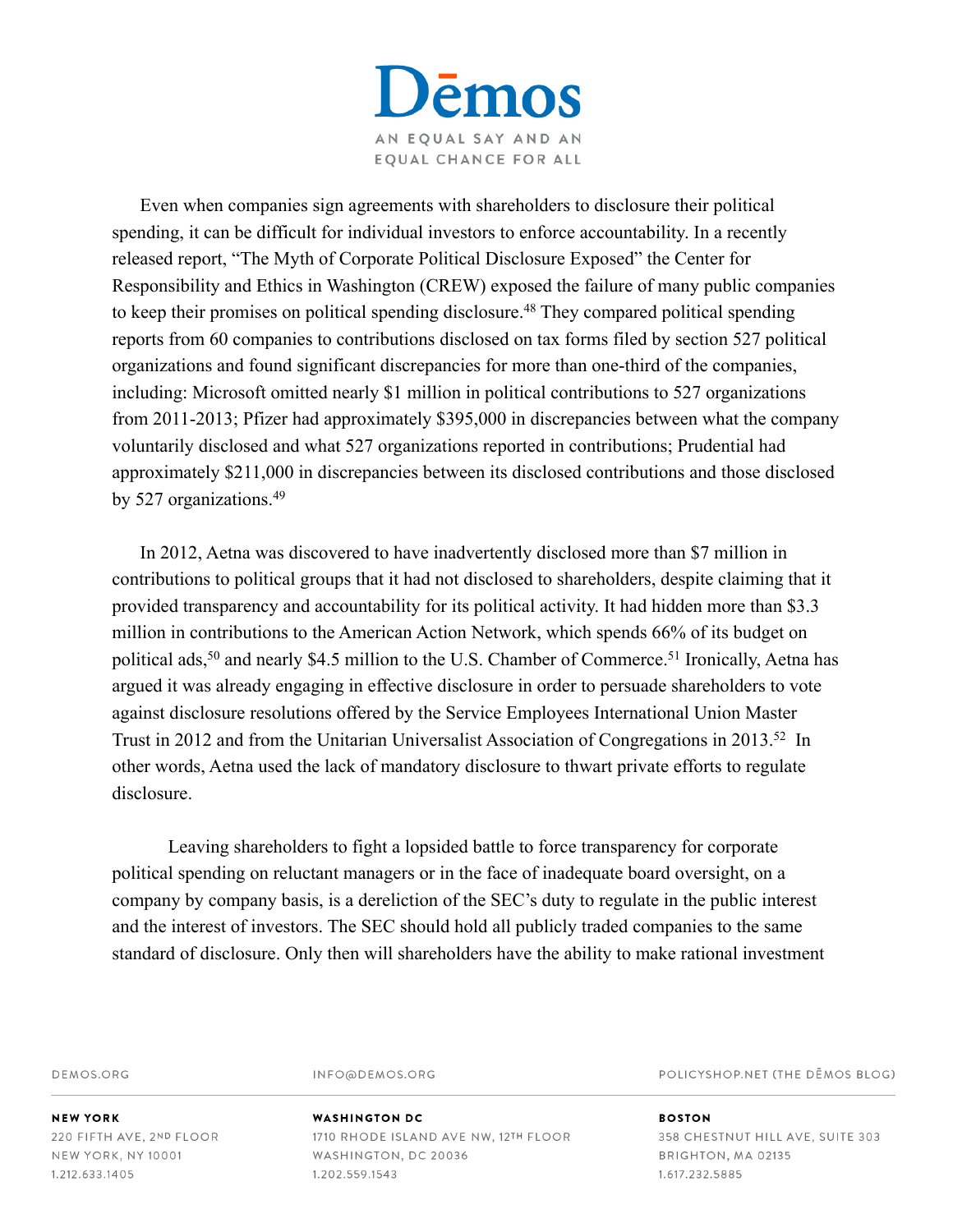

decisions and help make informed choices regarding their assessment of any corporation's political spending decisions.

#### **V. Conclusion**

The Supreme Court's Citizens United decision has transformed not only our political and electoral processes, it has transformed the securities markets by allowing public companies to devote greater resources than ever to political activities without the knowledge, oversight, or consent of their shareholders. The SEC must not sit by in the face of changes that threaten investors, the market, and the public interest. To be responsible and responsive regulators, the Commission must rebuff the self-interested protestations of those who benefit from secret political spending, and fulfill its mission to protect investors and the markets by engaging in a rulemaking to require disclosure of corporate political spending.

Sincerely,

Ciz Kennedi

Liz Kennedy Stuart Naifeh

 $\cup$ 

Counsel, Demos Counsel, Demos

DEMOS.ORG

INFO@DEMOS.ORG

#### **NEW YORK**

220 FIFTH AVE, 2ND FLOOR NEW YORK, NY 10001 1.212.633.1405

#### **WASHINGTON DC**

1710 RHODE ISLAND AVE NW, 12TH FLOOR WASHINGTON, DC 20036 1.202.559.1543

POLICYSHOP.NET (THE DEMOS BLOG)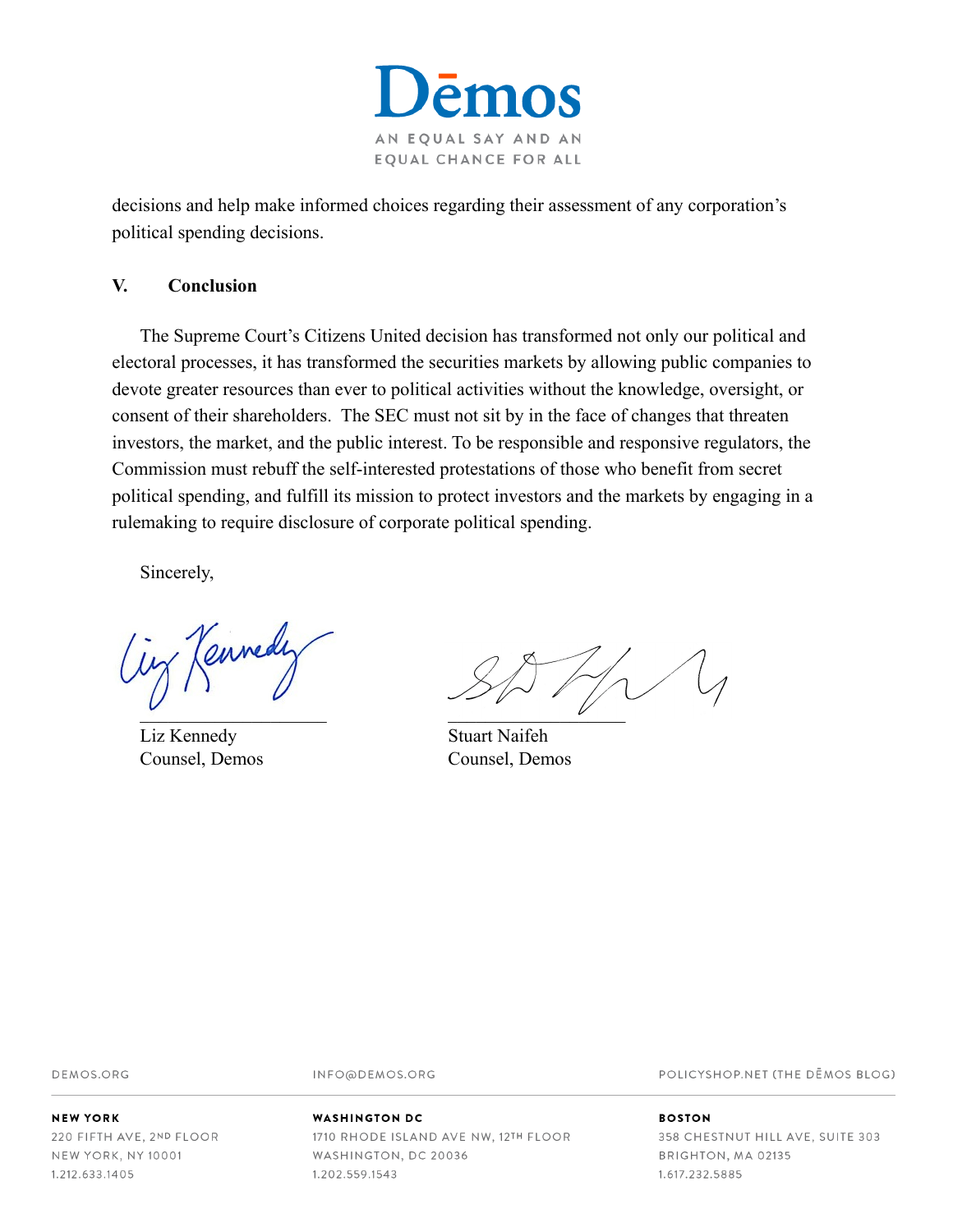

<sup>1</sup> Testimony of Liz Kennedy, Counsel at Demos Submitted to the United States Senate Committee on Rules and Administration, "Dollars and Sense: How Undisclosed Money and Post-*McCutcheon* Campaign Finance Will Affect the 2014 Election and Beyond" (Apr. 30, 2014), *available at* http://www.demos.org/sites/default/files/publications/ Kennedy TestimonyPostMcCutcheon2.pdf; Testimony of Liz Kennedy, on behalf of Demos, Submitted to the United States Senate Committee on Rules and Administration Hearing on the DISCLOSE Act of 2012, S. 2219 (Mar. 29, 2012), *available at* http://www.demos.org/sites/default/files/publications/ DISCLOSE\_Testimony\_SenateHearing\_3\_29.pdf; Liz Kennedy, *Citizens Actually United*: *The Overwhelming, Bi-Partisan Opposition to Corporate Political Spending And Support for Achievable Reforms*, DEMOS (2012), http:// www.demos.org/sites/default/files/publications/CitizensActuallyUnited\_CorporatePoliticalSpending.pdf; Brief of *Amici Curiae* Communications Workers of America *et al.* in Support Appellee, *McCutcheon v. Fed. Election Comm'n*, No. No. 12-536 (U.S. 2013) (counsel for *amici curiae*), *available at* http://www.demos.org/sites/ [default/files/publications/mccutcheon\\_sc\\_demos\\_cwa\\_amici\\_brief.pdf.](http://www.demos.org/sites/default/files/publications/mccutcheon_sc_demos_cwa_amici_brief.pdf)

 Nicholas Confessore, *S.E.C. is Asked to Require Disclosure of Donations*, N.Y. TIMES A1 (Apr. 23, 2013), 2 *available at* http://www.nytimes.com/2013/04/24/us/politics/sec-is-asked-to-make-companies-disclosedonations.html?pagewanted=1

*Citizens United v. Fed. Election Comm'n*, 130 S. Ct. 876, 916 (2010). <sup>3</sup>

 Letter from the Committee on Disclosure of Corporate Political Spending to Elizabeth M. Murphy, Sec'y, U.S. 4 Securities and Exchange Commission (Aug. 3, 2011), *at* http://www.sec.gov/rules/petitions/2011/petn4-637.pdf .

 $^5$  *Id*.

Office of Information and Regulatory Affairs, Office of Management and Budget, *Disclosure Regarding the Use of* <sup>6</sup> *Corporate Resources for Political Activities* (Dec. 12, 2012), http://www.reginfo.gov/public/do/eAgendaViewRule? pubId=201210&RIN=3235-AL36.

<sup>7</sup> Alec MacGillis, *Mary Jo White Doesn't Scare Anybody*, NEW REPUBLIC (May 4, 2014), *http://* [www.newrepublic.com/article/117632/secs-mary-jo-white-whiffs-transparency-wall-street-dark-money](http://www.newrepublic.com/article/117632/secs-mary-jo-white-whiffs-transparency-wall-street-dark-money)

*See, e.g.*, *Schiller v. Tower Semiconductor Ltd.*, 449 F.3d 286, 297 (2d Cir. 2006) (SEC may issue regulations that 8 "serve[] the public interest while at the same time leaving in place adequate investor protections").

 Ciara Torres-Spelliscy, *The SEC and Dark Political Money*, CORPORATE REFORM COALITION 8 (Jun. 18, 2013), 9 http://www.citizen.org/documents/sec-dark-political-money-history-report.pdf.

<sup>10</sup> Self-Regulatory Organization; Municipal Securities Rulemaking Board, SEC Release No. 34-33868; File No. SR-MSRB-94-2, 59 Fed. Reg. 17621 (Apr. 13, 1994) ;Torres-Spelliscy, *supra* note ix at 14; *see also*, Kathy H. Rocklen & Benjamin J. Catalano, *Overview of Restrictions on Political Activities by Investment Advisers, Broker-Dealers and Their Employees* (June 2011), PROSKAUER ROSE LLP, http://www.proskauer.com/files/uploads/broker-dealer/ Overview-Restrictions-Political-Activities-Investment-Advisers-Broker-Dealers-Their-Employees.pdf.

| DEMOS.ORG                | INFO@DEMOS.ORG                       | POLICYSHOP.NET (THE DEMOS BLOG)  |
|--------------------------|--------------------------------------|----------------------------------|
| <b>NEW YORK</b>          | WASHINGTON DC                        | <b>BOSTON</b>                    |
| 220 FIFTH AVE, 2ND FLOOR | 1710 RHODE ISLAND AVE NW, 12TH FLOOR | 358 CHESTNUT HILL AVE, SUITE 303 |
| NEW YORK, NY 10001       | WASHINGTON, DC 20036                 | BRIGHTON, MA 02135               |
| 1.212.633.1405           | 1.202.559.1543                       | 1.617.232.5885                   |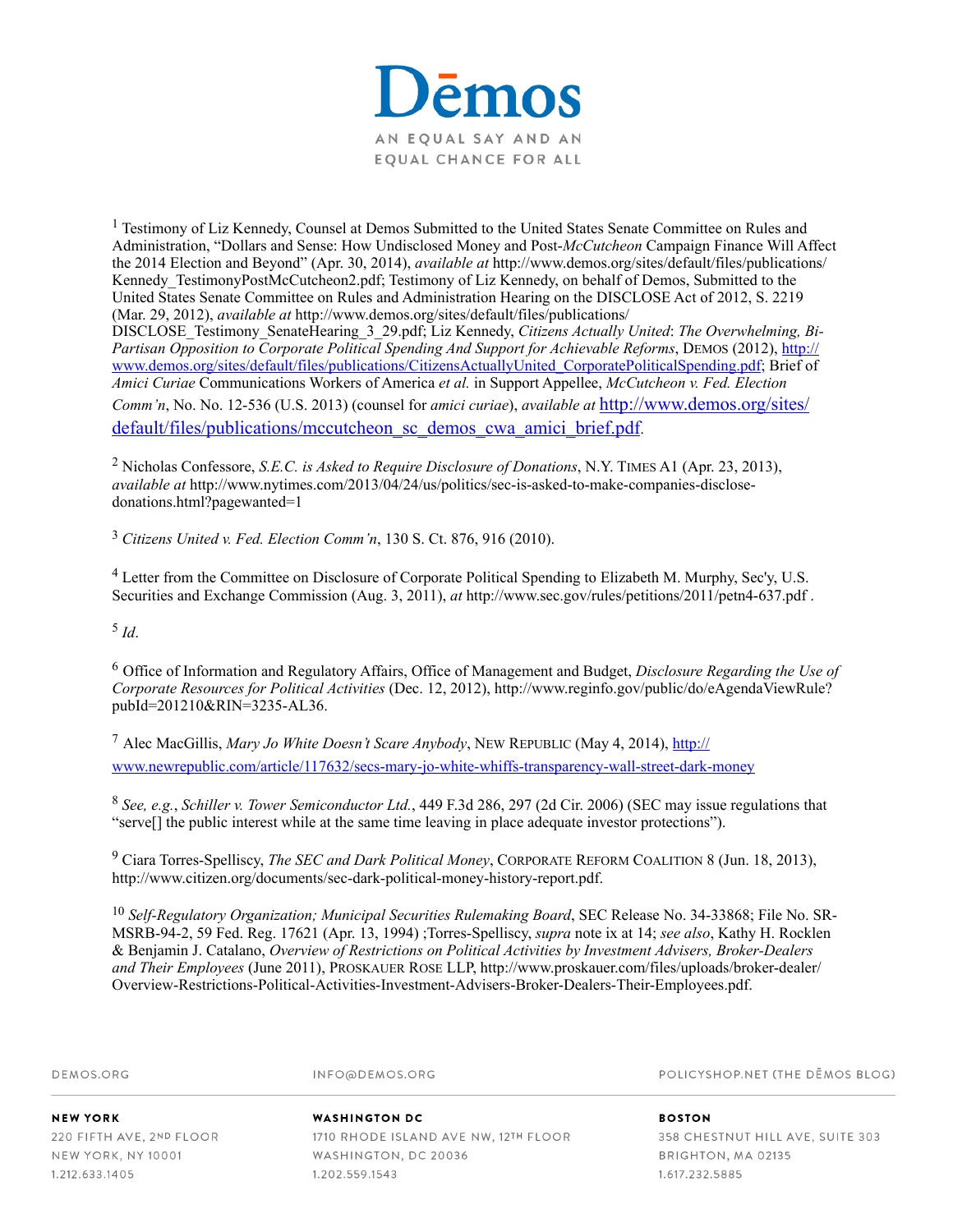

<sup>11</sup> Torres-Spelliscy, *supra* note ix at 10.

*Id*. at 11 (quoting Jon B. Jordan, *The Regulation of "Pay-To-Play" and the Influence of Political Contributions in* <sup>12</sup> *the Municipal Securities Industry*, 1999 COLUMBIA BUS. L. REV. 489, 493 (1999)).

 Alexander W. Butler, Larry Fauver, & Sandra Mortal, *Corruption, Political Connections, and Municipal Finance*, 13 22 REV. FIN. STUDIES 2873, 2890 (2009) (internal citation omitted).

*Blount v. S.E.C.*, 61 F.3d 938, 943 (D.C. Cir. 1995). <sup>14</sup>

*Id.* at 945; Nicholas Reade Everett, *Kicking Back Corruption in the Public Fund Advisory Selection Process: The* <sup>15</sup> *SEC's Proposed Rule to Curtail Pay-to-Play Practices by Investment Advisers*, 29 REV. BANKING & FIN. L. 557, 564 (2010).

 $16$   $Id$ 

<sup>17</sup> Torres-Spelliscy, *supra* note ix at 14.

<sup>18</sup> Mary L. Schapiro, Speech by SEC Chairman: Opening Statement at the SEC Open Meeting (Jun. 30, 2010), http://www.sec.gov/news/speech/2010/spch063010mls.htm.

<sup>19</sup> *SEC v. Ralston Purina Co.*, 346 U.S. 119 (1953) (The securities acts protect investors "by promoting full disclosure of information thought necessary to informed investment decisions.").

 Glass Lewis, & Co., LLP, *Proxy Paper™ Guidelines: 2014 Proxy Season, An Overview of the Glass Lewis* <sup>20</sup> *Approach to Proxy Advice* 17 (2014), http://www.glasslewis.com/assets/uploads/ 2013/12/2014\_GUIDELINES\_Shrhdr\_Initvs.pdf.

 $^{21}$  *Id.* 

<sup>22</sup> Michael Hadani, *Institutional Ownership Monitoring and Corporate Political Activity: Governance Implications*, 65 J. of Bus. Res. 944, 944-50 (2012), *available at* [http://www.sciencedirect.com/science/article/pii/](http://www.sciencedirect.com/science/article/pii/S0148296311001378) S0148296311001378.

 Anthony Kammer & Liz Kennedy, *Who decides when a corporation spends money in politics?*, DEMOS, http:// <sup>23</sup> www.demos.org/sites/default/files/publications/Explainer-CorporateExplainer2-4.pdf.

 Rajesh K. Aggarwal *et al.*, *Corporate Political Donations: Investment or Agency?,* 14 Bus. & Pol. 1 (2012), 24 *available at* [http://www.degruyter.com/view/j/bap.2012.14.issue-1/1469-3569.1391/1469-3569.1391.xml?](http://www.degruyter.com/view/j/bap.2012.14.issue-1/1469-3569.1391/1469-3569.1391.xml?format=INT) format=INT.

DEMOS ORG

INFO@DEMOS.ORG

POLICYSHOP.NET (THE DEMOS BLOG)

**NEW YORK** 220 FIFTH AVE, 2ND FLOOR NEW YORK, NY 10001 1.212.633.1405

#### **WASHINGTON DC** 1710 RHODE ISLAND AVE NW, 12TH FLOOR WASHINGTON, DC 20036 1.202.559.1543

358 CHESTNUT HILL AVE, SUITE 303 BRIGHTON, MA 02135 1.617.232.5885

**ROSTON**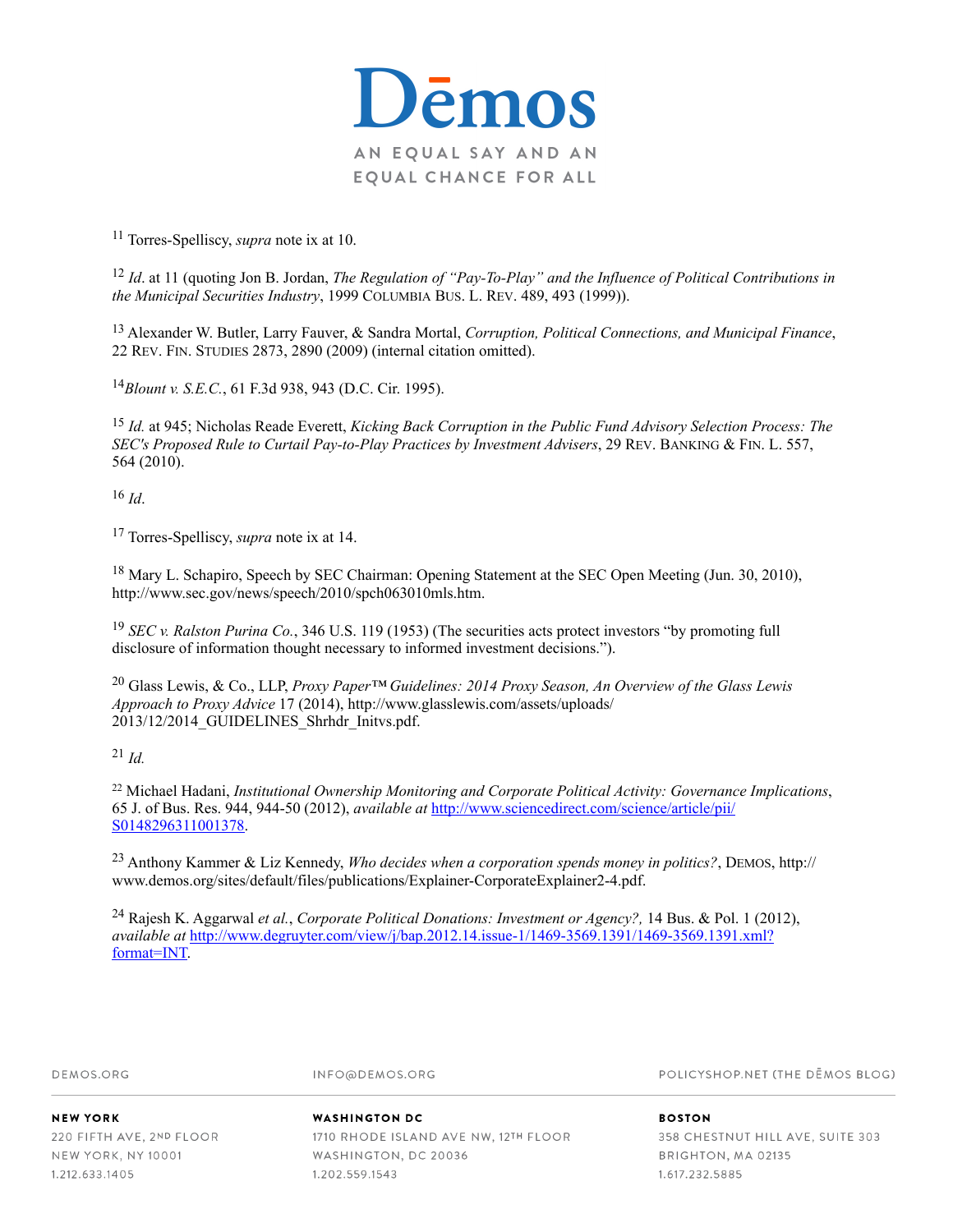

<sup>25</sup> Donald H. Schepers & Naomi A. Gardberg, *Baruch Index of Corporate Political Disclosures: 2011* (2011), http:// baruch.cuny.edu/baruchindex/BIResults.pdf.

[http://www.ucsusa.org/assets/documents/scientific\\_integrity/a-climate-of-corporate-control-report.pdf](http://www.ucsusa.org/assets/documents/scientific_integrity/a-climate-of-corporate-control-report.pdf) <sup>26</sup>

<sup>27</sup> Alison Frankel, *Why shield corporations from disclosing political spending?*, REUTERS (Dec.16, 2013), http:// [blogs.reuters.com/alison-frankel/2013/12/16/why-shield-corporations-from-disclosing-political-spending/.](http://blogs.reuters.com/alison-frankel/2013/12/16/why-shield-corporations-from-disclosing-political-spending/)

See Lucian A. Bebchuk & Robert J. Jackson, *Responding to Objections to Shining Light on Corporate Political* <sup>28</sup> *Spending (1): The Claim of Immateriality*, HARV. L. SCH. FORUM ON CORP. GOVERNANCE & FIN. REG. (Apr. 4, 2013, 9:26 am), http://blogs.law.harvard.edu/corpgov/2013/04/04/responding-to-objections-to-shining-light-oncorporate-political-spending-1-the-claim-of-immateriality/.

<sup>29</sup> While ordinary business decisions may be excluded from annual proxy statements, the SEC has indicated that a shareholder proposal that raises "significant social policy issues" and does not micromanage the company should not be excluded under the ordinary business rule. For an overview of the types of shareholder proposals that may be excluded from a company's proxy statement, see David Lynn, *Frequently Asked Questions about Shareholder Proposals and Proxy Access*, MORRISON & FORRISTER LLP (2012), http://www.mofo.com/files/Uploads/ [Images/Frequently-Asked-Questions-about-Shareholder-Proposals-and-Proxy-Access.pdf.](http://www.mofo.com/files/Uploads/Images/Frequently-Asked-Questions-about-Shareholder-Proposals-and-Proxy-Access.pdf)

*See* Home Depot, Inc., SEC No Action Letter, 2011 WL 291324 (Mar. 25, 2011), *available at* http://www.sec.gov/ <sup>30</sup> divisions/corpfin/cf-noaction/14a-8/2011/northstarasset032511-14a8.pdf; Bank of America, SEC No Action Letter (Feb. 15, 2013), http://www.sec.gov/divisions/corpfin/cf-noaction/14a-8/2013/stephenjohnson021513-14a8.pdf.

<sup>31</sup> John C. Coates IV, *Corporate Governance and Corporate Political Activity: What Effect Will Citizens United Have on Shareholder Wealth?* (Harvard John M. Olin Ctr. for Law, Econ., & Bus., Discussion Paper No. 684 (Sept. 21, 2010)), *available at* http://ssrn.com/abstract=1680861; Stephen Ansolabehere *et al.*, *Did Firms Profit from Soft Money?*, 3 ELECTION L.J. 193 (2004), *available at* http://scholar.harvard.edu/files/jsnyder/files/ [20090916\\_ansolabehere2004firmssoftmoney.pdf.](http://scholar.harvard.edu/files/jsnyder/files/20090916_ansolabehere2004firmssoftmoney.pdf)

 Russell Sobel & Rachel Graefe-Anderson, *The Relationship Between Political Connections and the Financial* <sup>32</sup> *Performance of Industries & Firms*, MERCATUS CENTER (Jul. 9, 2014), http://mercatus.org/publication/relationshipbetween-political-connections-and-financial-performance-industries-firms.

Coates, *supra* note xxxi. <sup>33</sup>

Hadani, *supra* note xxii. <sup>34</sup>

Kyung M. Song, *Amazon lobbies heavily for Internet sales tax*, SEATTLE TIMES (Sep. 7, 2013), *available at* http:// <sup>35</sup> seattletimes.com/html/localnews/2021778597\_amazonlobbyingxml.html.

DEMOS ORG

INFO@DEMOS.ORG

POLICYSHOP.NET (THE DEMOS BLOG)

**NEW YORK** 220 FIFTH AVE, 2ND FLOOR NEW YORK, NY 10001 1.212.633.1405

**WASHINGTON DC** 1710 RHODE ISLAND AVE NW, 12TH FLOOR WASHINGTON, DC 20036 1.202.559.1543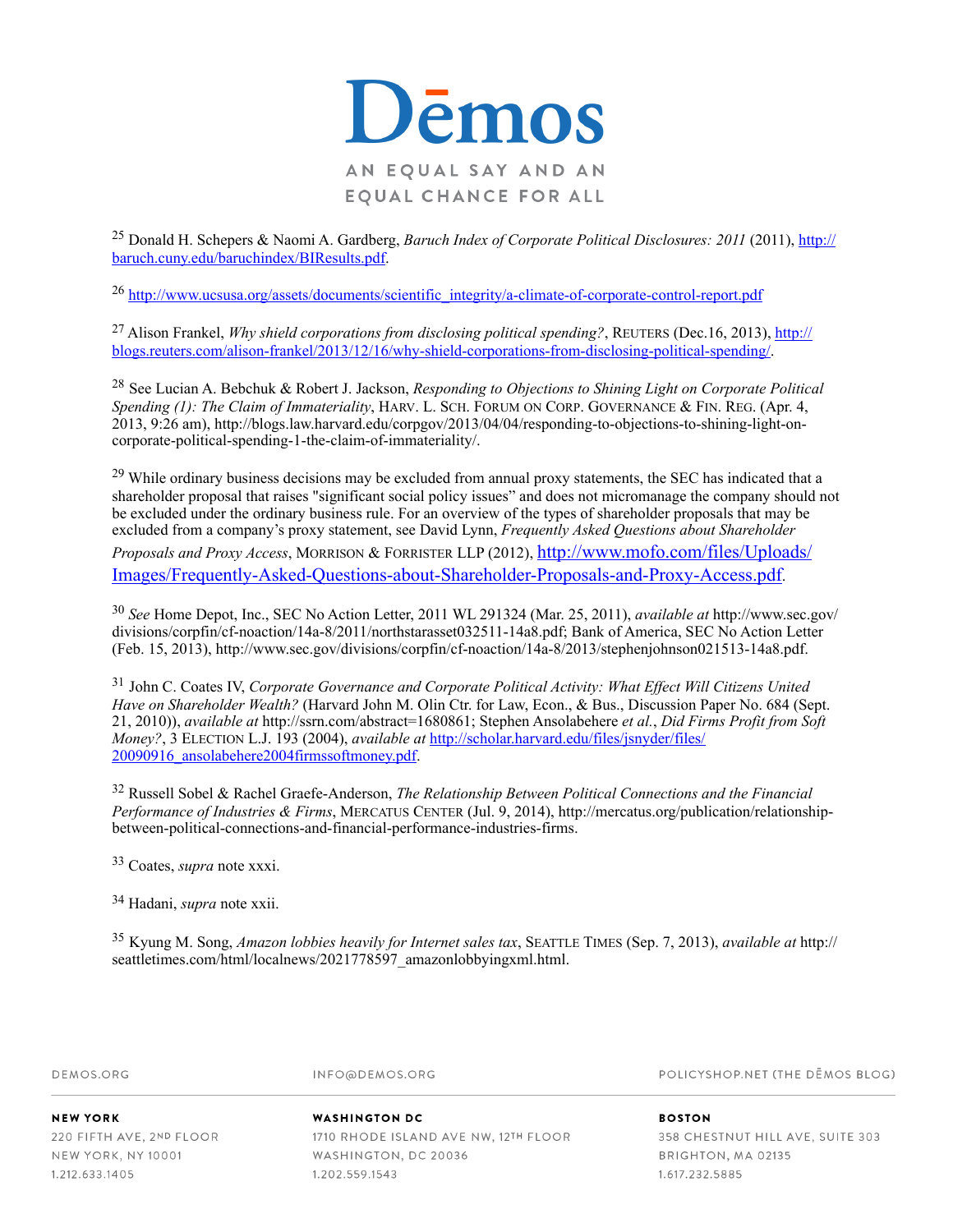

 Deniz Igan *et al.*, *A Fistful of Dollars: Lobbying and the Financial Crisis*, (IMF Working Paper No. 09/287, Dec. 36 2009), *available at* http://www.imf.org/external/pubs/ft/wp/2009/wp09287.pdf.

Kennedy, *Citizens Actually United*, *supra* note *i*. <sup>37</sup>

Letter from the Committee on Disclosure of Corporate Political Spending, *supra* note *iv*. <sup>38</sup>

<sup>39</sup> Susan Holmberg, *A Cost-Benefit Analysis of Corporate Political Spending Disclosure*, ROOSEVELT INSTITUTE (Oct. 30, 2013), http://www.rooseveltinstitute.org/sites/all/files/2013\_10\_30\_Holmberg\_Cost\_Benefit.pdf

<sup>40</sup> See Press Release, Sustainable Inv. Inst., Corporate Political Spending, Climate Risks Are Major Focus of 2013 Shareholder Resolutions, Says New Report (Mar. 7, 2013), http://siinstitute.org/press/2013/ ProxyPreview2013\_pr\_20130307.pdf; Press Release, Sustainable Inv. Inst., Proxy Preview 2014 Shows Record Number of Social & Environmental Shareholder Resolutions Filed in 2014 (Mar. 5, 2014), http://siinstitute.org/ press/2014/ProxyPreview2014\_pressrelease\_20140305.pdf.

 $41$  Contrary to the comments of some, the failure of many of these initiatives to gain majority support is not indicative of a lack of shareholder interest. Studies show that in a majority of proxy votes, most investors vote in accordance with management recommendations regardless of management's position. This is in large part the result of structural obstacles to investors' ability to register their preferences. For example, because such a large proportion of stocks owned by small investors are held through mutual funds, fund managers, rather than individual investors, vote the shares, and they nearly always side with management or abstain, regardless of the nature of the issue being voted on or the views of fund participants. *See*, *e.g.*, Marla Brill, *The mystery of mutual fund proxy votes*, REUTERS (Nov 1, 2011), http://www.reuters.com/article/2011/11/01/usa-funds-proxyvotesidUSN1E7A01U120111101.

<sup>42</sup> Jackie Cook, *Corporate Political Spending and Mutual Fund Vote, 2013 Proxy Season Analysis Mutual Fund Support Hits New High*, CENTER FOR POLITICAL ACCOUNTABILITY (2013), http://www.politicalaccountability.net/ index.php?ht=a/GetDocumentAction/i/8167.

 $43$  Internal Revenue Code  $\delta$  162(e).

Holmberg, *supra* note xxxix. <sup>44</sup>

 Gary Stern, *Dealing with political contribution disclosures: Corporate secretary plays a key role in deciding* <sup>45</sup> *disclosure policy by advising management and board*, CORPORATE SECRETARY (Oct. 3, 2011), http:// www.corporatesecretary.com/articles/boardrooms/12016/dealing-political-contribution-disclosures/.

<sup>46</sup> Glass Lewis, *supra* note xx, at 16.

 $^{47}$  *Id.* 

DEMOS ORG

INFO@DEMOS.ORG

POLICYSHOP.NET (THE DEMOS BLOG)

NEW YORK 220 FIFTH AVE, 2ND FLOOR NEW YORK, NY 10001 1.212.633.1405

#### **WASHINGTON DC**

1710 RHODE ISLAND AVE NW, 12TH FLOOR WASHINGTON, DC 20036 1.202.559.1543